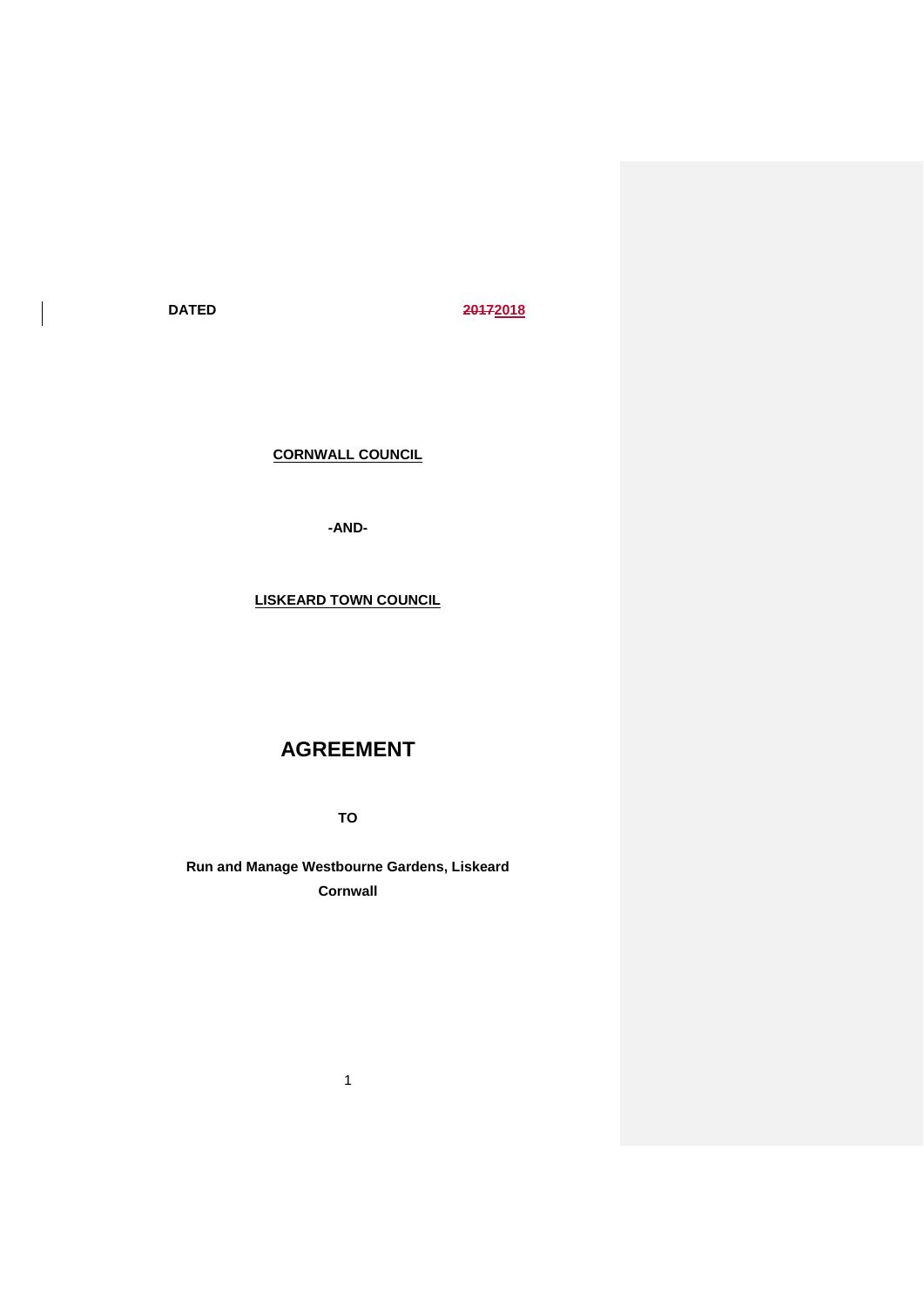# **THIS AGREEMENT** is made the day of 20172018 **BETWEEN :**

- **1. THE CORNWALL COUNCIL** of Treyew Road, Truro, Cornwall TR1 3AY of the first part; and
- **2. THE LISKEARD TOWN COUNCIL** of 3/5. West Street, Liskeard, Cornwall, PL14 6BW of the second part (each individually a "Party" and together "the Parties")

# **WHEREAS:**

- **(A)** The Gardens have for many years past been used as a recreational area and public open space whereon various events have been permitted to take place.
- **(B)** The Gardens are land within the control and ownership of Cornwall Council who run the Gardens under non statutory function powers conferred by a number of pieces of legislation.
- **(C)** By virtue of section 101 of the Local Government Act 1972 a local authority may arrange for the discharge of any of their functions by any other local authority. At the request of Cornwall Council the Liskeard Town Council has agreed to manage the Gardens jointly with Cornwall Council.

# **IT IS AGREED** as follows:-

### **1. DEFINITIONS**

1.1 In this Agreement the following words and expressions have the following meanings unless inconsistent with the context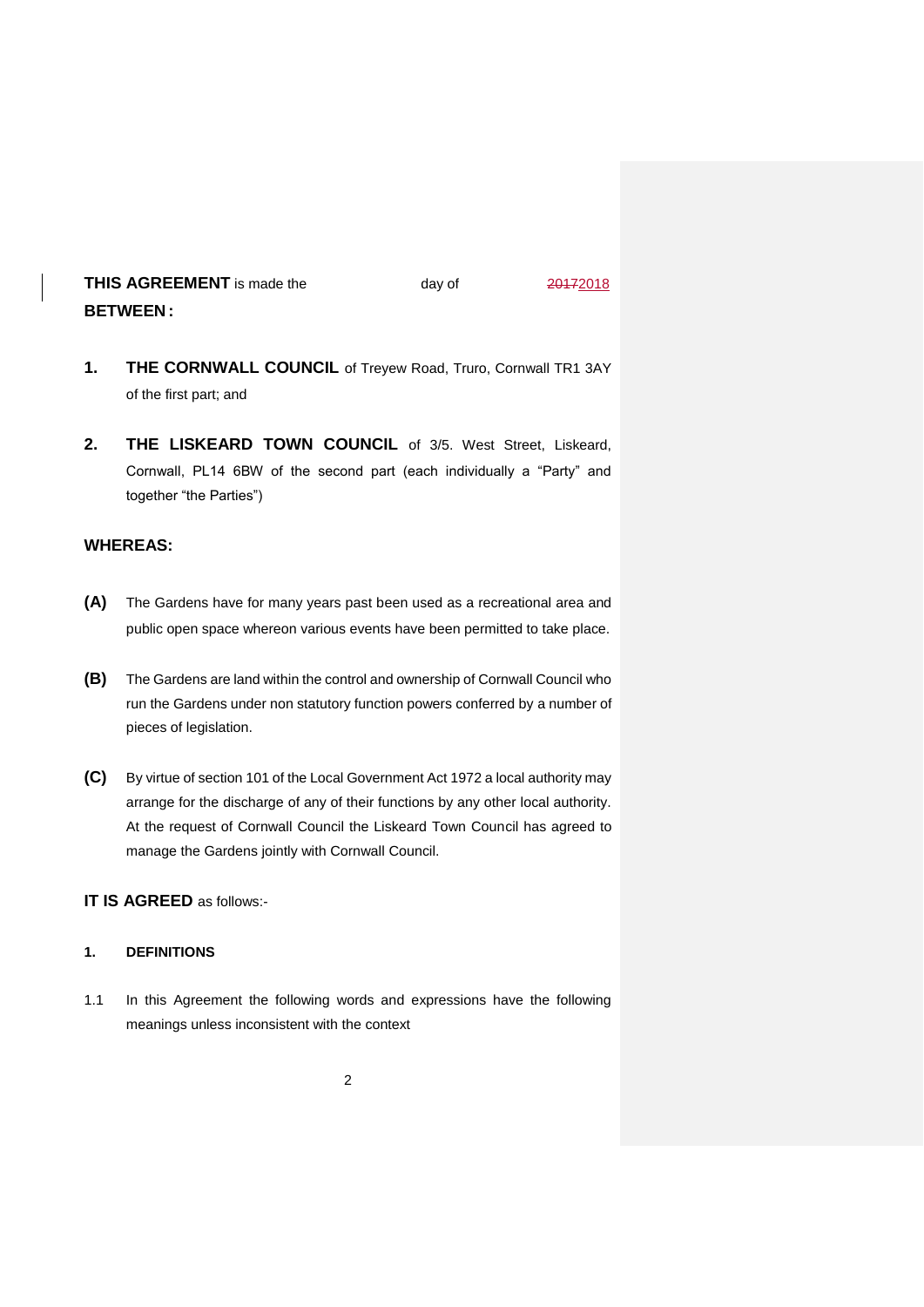- **"Activity" or "Activities"** means any event, organised activity or assemblage of people for any purpose whatsoever approved by the Liskeard Town Council and the Cornwall Council.
- **"Activity Plan"** means a description in writing of the planned Activities and shall include such details and documents as may be necessary for the Parties to discharge their duties under this Agreement or otherwise.
- **"Agreement"** means this Agreement and the attached Schedules.
- **"Confidential Information"** means any information which has been designated as confidential by either Party in writing or that ought to be considered as confidential (however it is conveyed or on whatever media it is stored) including information the disclosure of which would, or would be likely to, prejudice the commercial interests of any person, trade secrets, Intellectual Property Rights and know-how of either Party and all Personal Data and Special Categories of Data within the meaning of the Data Protection Legislation. Confidential Information shall not include information which:
	- (i) was public knowledge at the time of disclosure (otherwise than by breach of clause 11 (Confidential Information; Disclosure of Information and Freedom of Information);
	- (ii) was in the possession of the receiving Party, without restriction as to its disclosure, before receiving it from the disclosing Party;
	- (iii) is received from a third party (who lawfully acquired it) without restriction as to its disclosure; or
- (iv) is independently developed without access to the Confidential Information; **"Consent Notice"** means the consent of an individual to the sharing of their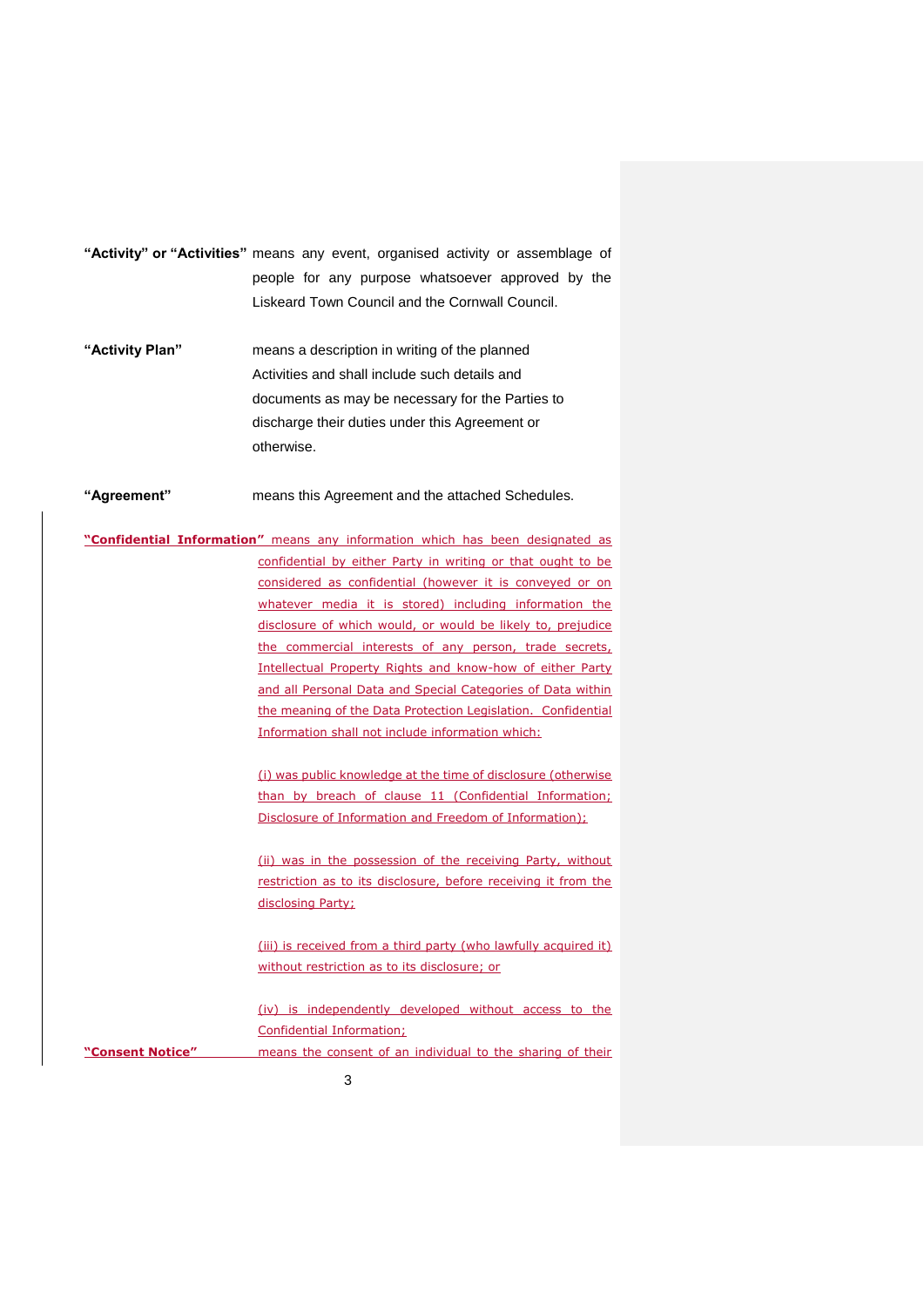#### Personal Data for the provision of the Services;

# **"Commencement Date"** means the date of this Agreement

| "Data Controller" | has the meaning given to it in the Data Protection Legislation;               |
|-------------------|-------------------------------------------------------------------------------|
|                   |                                                                               |
| "Data Guidance"   | means any applicable guidance, guidelines, direction or                       |
|                   | determination, framework, code of practice, standard or                       |
|                   | requirement regarding information governance,                                 |
|                   | confidentiality, privacy or compliance with Data Protection                   |
|                   | Legislation (whether specifically mentioned in this                           |
|                   | Agreement or not) to the extent published and publicly                        |
|                   | available or their existence or contents have been notified to                |
|                   | the Service Provider by the Council and/or any relevant                       |
|                   | <b>Regulatory Body:</b>                                                       |
|                   |                                                                               |
| "Data Processor"  | has the meaning given to it in the Data Protection Legislation;               |
|                   |                                                                               |
|                   | "Data Protection Legislation" means the Data Protection Act 1998, the EU Data |
|                   | Protection Directive 95/46/EC both superseded by the                          |
|                   | <b>General Data Protection Regulation (GDPR) (Regulation (EU)</b>             |
|                   | 2016/679), the Data Protection Act 2018 (which                                |
|                   | incorporates Directive (EU) 2016/680 - Law Enforcement                        |
|                   | Directive, the Digital Economy Act 2017, the Regulation of                    |
|                   | Investigatory Powers Act 2000, the Telecommunications                         |
|                   | (Lawful Business Practice) (Interception of Communications)                   |
|                   | Regulations 2010 (SI2000/2699), the Electronic                                |
|                   | Communications Data Protection Directive 2002/58/EC and                       |
|                   | subsequent amendments, the Privacy and Electronic                             |
|                   | Communications (EC Directive) Regulations 2003 and all                        |
|                   | applicable laws and regulations relating to processing of                     |
|                   | personal data and privacy including, where applicable, the                    |
|                   | <u>quidance and codes of practice issued by the Information</u>               |
|                   | Commissioner;                                                                 |
|                   |                                                                               |

**"Data Protection Officer"** has the meaning set out in the Data Protection Legislation;

4

**"Data Subject"** has the meaning given to it in Data Protection Legislation;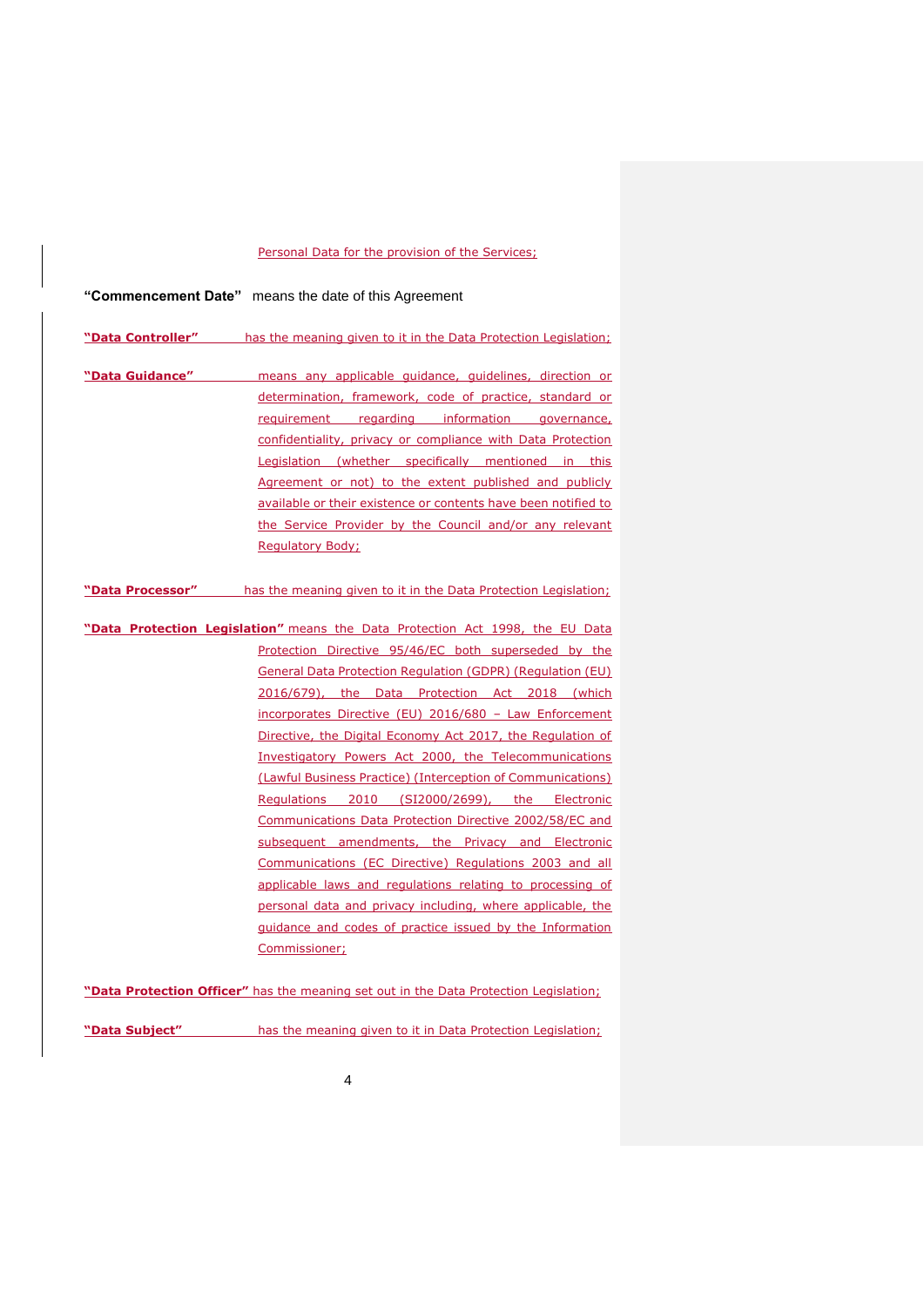| "EIR"   | means the Environmental Information Regulations 2004;                                                                                                                                                                                                                                                                                                                                               |
|---------|-----------------------------------------------------------------------------------------------------------------------------------------------------------------------------------------------------------------------------------------------------------------------------------------------------------------------------------------------------------------------------------------------------|
| "Fees"  | shall mean all payments to be made by the Hirer to the<br>Liskeard Town Council for the use of the Gardens, as<br>shall be agreed by Cornwall Council, following annual<br>review by the Stakeholder Group.                                                                                                                                                                                         |
| "FOIA"  | means the Freedom of Information Act 2000 and any<br>subordinate legislation made under this Act from time to<br>time together with any quidance and/or codes of practice<br>issued by the Information Authority or relevant government<br>department in relation to such legislation and the<br>Environmental Information Regulations 2004;                                                        |
| "Hirer" | means any person or persons who use the Gardens or<br>part of the Gardens for an Activity permitted by the<br>Liskeard Town Council whether or not for a fee.                                                                                                                                                                                                                                       |
|         | "Indirect Losses" means loss of profits (other than profits directly and solely<br>attributable to the provision of the Services), loss of use,<br>loss of production, increased operating costs, loss of<br>business, loss of business opportunity, loss of reputation or<br>goodwill or any other consequential or indirect loss of any<br>nature, whether arising in tort or on any other basis; |
|         | "Information Governance Lead" means the individual responsible for information<br>governance and for providing the Service Provider with<br>regular reports on information governance matters,<br>including details of all incidents of data loss and breach of<br>confidence;                                                                                                                      |
|         | "Joint Data Controller" shall have the meaning given it in the Data Protection<br>Legislation;                                                                                                                                                                                                                                                                                                      |
| "Law"   | means any law, statute, subordinate legislation within the                                                                                                                                                                                                                                                                                                                                          |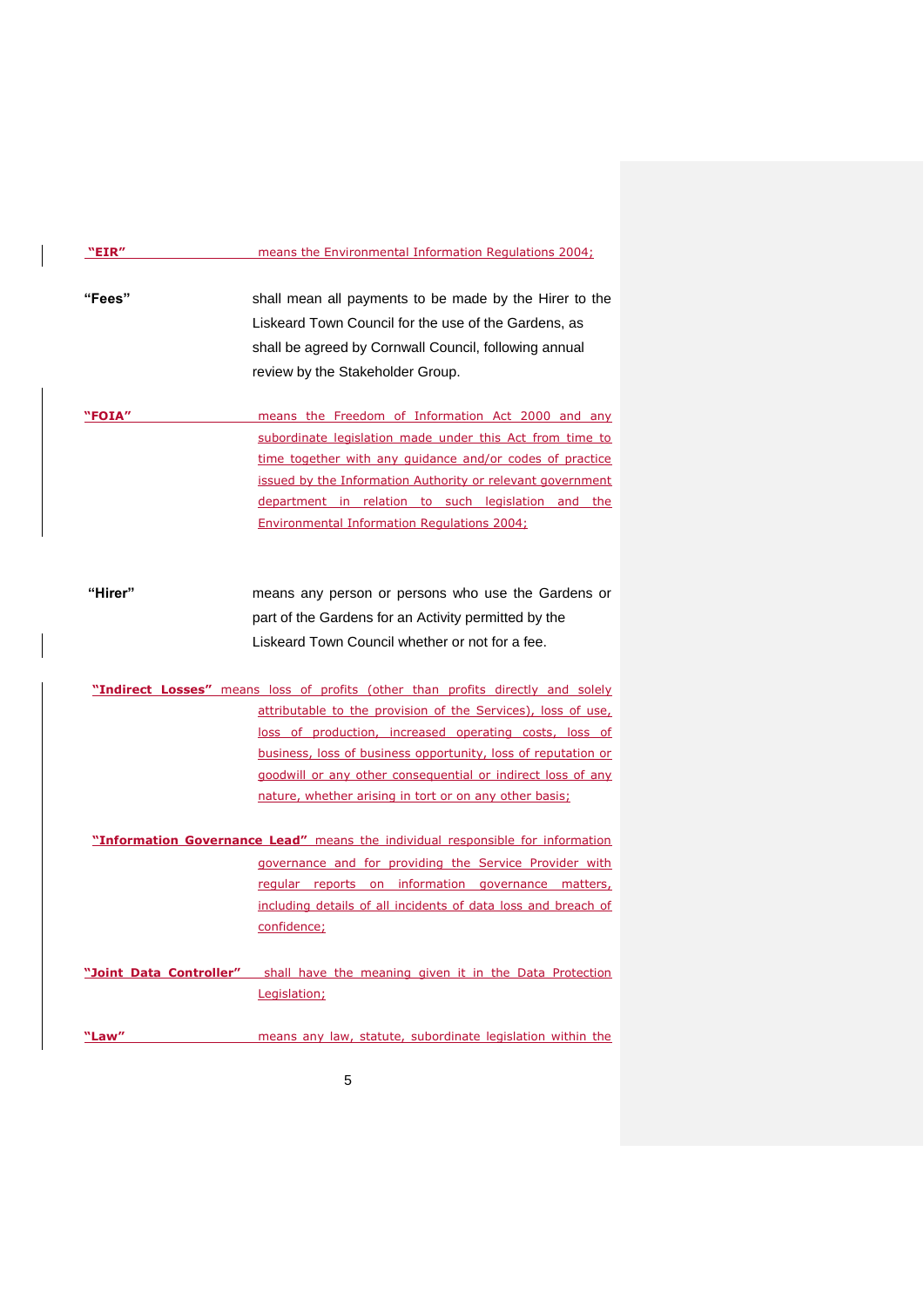meaning of section 21(1) of the Interpretation Act 1978, bye-law, enforceable right within the meaning of section 2 of the European Communities Act 1972, regulation, order, mandatory guidance or code of practice, judgment of a relevant court of law, or directives or requirements of any Regulatory Body or Relevant Authority with which the Service Provider is bound to comply;

**"Losses"** means all damage, loss, liabilities, claims, actions, costs, expenses (including the cost of legal and/or professional services) proceedings, demands and charges whether arising under statute, contract or at common law but, excluding Indirect Losses.

**"Management Group"** means such group as identified in Schedule 1 Part 1 **"Staff"** means all persons employed by the Liskeard Town Council to perform its obligations under this Agreement together with the Liskeard Town Council's servants, agents, service providers, subcontractors and volunteers used in the performance of its obligations under this Agreement.

- **"Personal Data"** has the meaning given to it in the Data Protection Legislation;
- **"Personal Data Breach"** has the meaning given to it in the Data Protection Legislation;
- **"Privacy Notice"** means the information that must be provided to a Data Subject under the Data Protection Legislation;
- **"Privacy Notice"** means the information that must be provided to a Data Subject under the Data Protection Legislation;
- **"Right of Access, Rectification or Erasure Request"** means a request made by, or on behalf of, a Data Subject in accordance with rights granted pursuant to Data Protection Legislation to access, rectify or erase their Personal Data;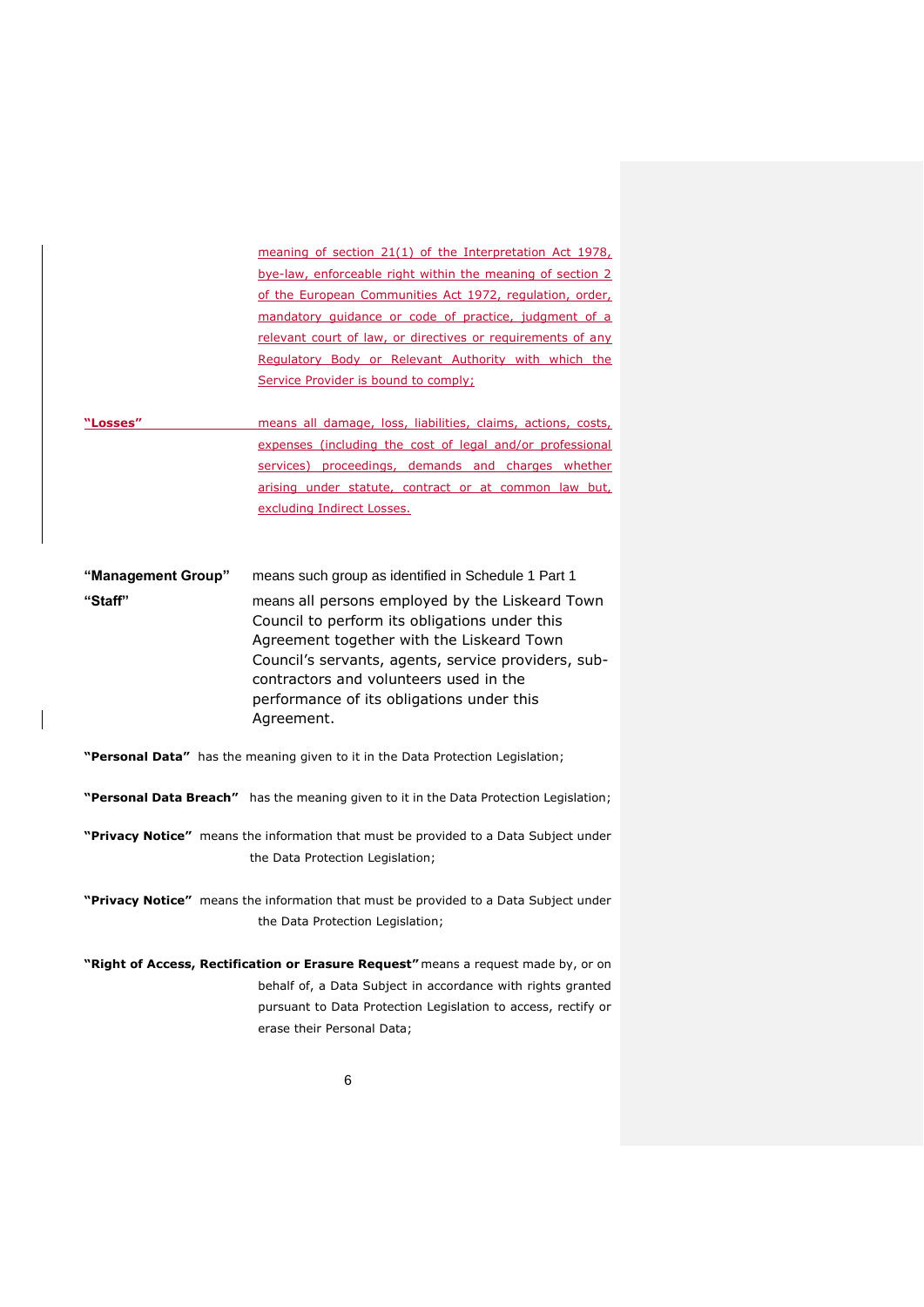| risks an Activity may pose to members of the public,<br>Hirers or any other person and may include<br>recommendations or conditions as to the way an Activity<br>may be conducted.<br>"Special Categories of Data" has the meaning given to it in the Data Protection<br>Legislation; |
|---------------------------------------------------------------------------------------------------------------------------------------------------------------------------------------------------------------------------------------------------------------------------------------|
|                                                                                                                                                                                                                                                                                       |
|                                                                                                                                                                                                                                                                                       |
|                                                                                                                                                                                                                                                                                       |
|                                                                                                                                                                                                                                                                                       |
|                                                                                                                                                                                                                                                                                       |
|                                                                                                                                                                                                                                                                                       |
|                                                                                                                                                                                                                                                                                       |
|                                                                                                                                                                                                                                                                                       |
| "Stakeholder Group"<br>means such group comprising representatives as set out                                                                                                                                                                                                         |
| in Schedule 1 Part II.                                                                                                                                                                                                                                                                |
|                                                                                                                                                                                                                                                                                       |
|                                                                                                                                                                                                                                                                                       |
| "the Plan"<br>means the Plan attached at Schedule 5.                                                                                                                                                                                                                                  |
|                                                                                                                                                                                                                                                                                       |
| "the Gardens"<br>means that area of land for identification purposes only                                                                                                                                                                                                             |
| shown edged red on the Plan.                                                                                                                                                                                                                                                          |

- 1.2 The masculine shall include the feminine and the neuter and vice versa and the singular shall include the plural and vice versa.
- 1.3 References herein to any Statute, Act of Parliament or Statutory Instrument shall be deemed to include any Statute, Act of Parliament or Statutory Instrument for the time being replacing amending or modifying the same, whether enacted before or after the date of this Agreement.

# **2. COMMENCEMENT AND DURATION**

- 2.1 The Agreement shall commence on the date shown above. The Agreement will continue in force for ten (10) years from the Commencement Date unless terminated earlier in accordance with the following conditions:
	- 2.1.1. both Parties agree that it should be terminated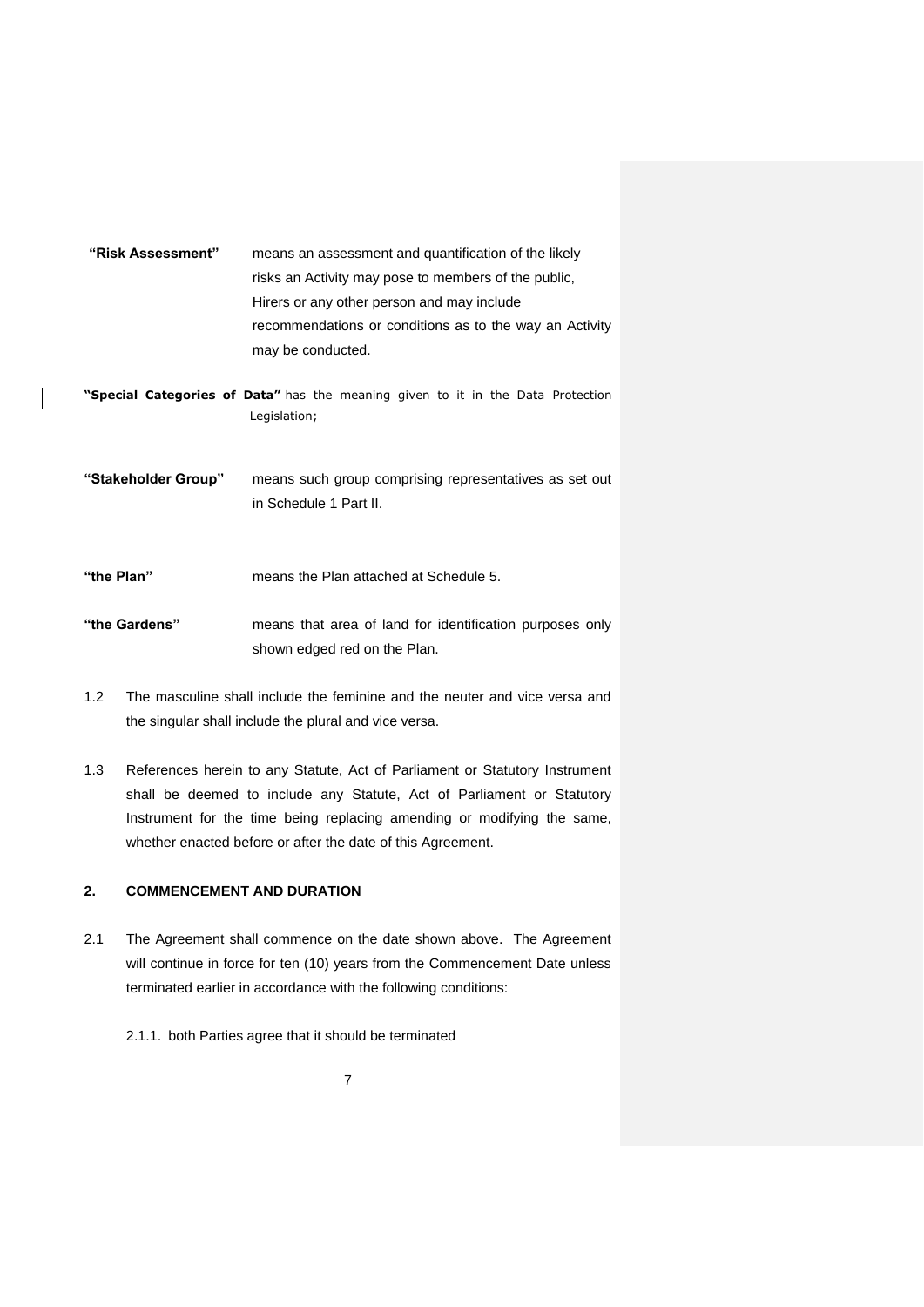- 2.1.2 either of the Parties giving six (6) months' notice in writing to the other of its intention not to be bound by this Agreement and that the Agreement shall terminate upon the expiry of the notice.
- 2.1.3 the Liskeard Town Council breaches any of it obligations under this Agreement and fails to remedy such breach to the reasonable full satisfaction of the Cornwall Council within thirty (30) days of receiving written notice
- 2.2 The terms of this Agreement shall be reviewed every twelve months, by the Stakeholder Group at a meeting. The meeting shall discuss matters relevant to this Agreement.
- 2.3 In the event that the Stakeholder Group proposes any amendments to the Agreement, it shall submit them to Cornwall Council whose sole decision it shall be as to whether or not to amend the Agreement.

# **3. THE LISKEARD TOWN COUNCIL'S OBLIGATIONS**

- 3.1 The Liskeard Town Council shall manage the Gardens and any Activities taking place in it in accordance with this Agreement.
- 3.2 The Liskeard Town Council shall not book any Activity restricted by categories contained in Part II of Schedule Two.
- 3.3 The Liskeard Town Council shall co-ordinate all Activities and ensure that there is no conflict between any of the Activities.
- 3.4 The Liskeard Town Council shall ensure that it has received from and agreed with the Hirer an Activity Plan before approving any application for an Activity to take place in the Gardens.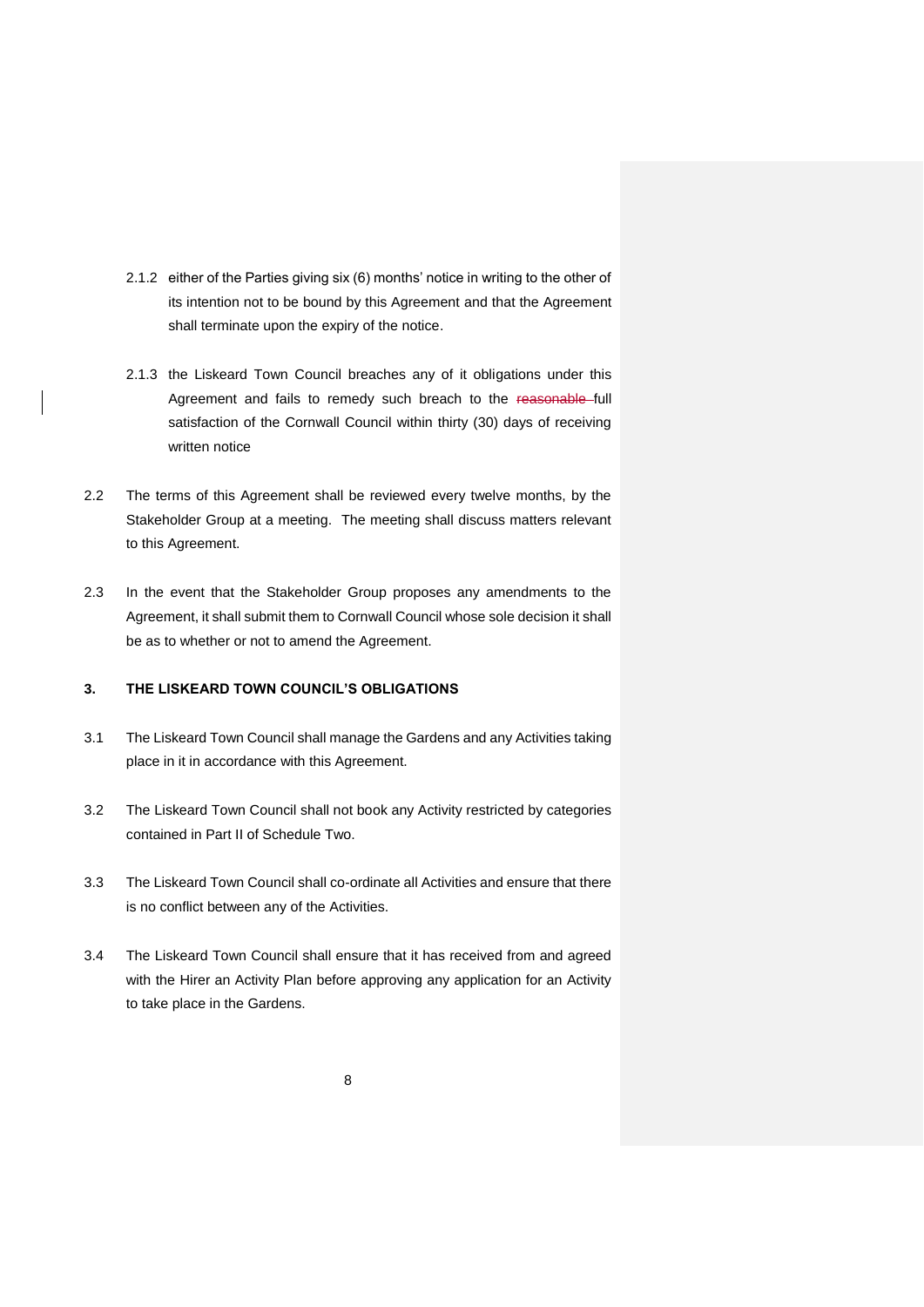- 3.5 The Liskeard Town Council shall ensure it has received sufficient information in order to:
	- 3.5.1 provide sufficient time and space for the Activity;
	- 3.5.2 allow such measures as are required to protect the ground and structure of the Gardens to be implemented;
	- 3.5.3 allow an accurate assessment of Fees to be made.
- 3.6 The Liskeard Town Council shall not approve any application for an Activity if it cannot approve the Risk Assessment.
- 3.7 Prior to any Activity being approved, the Liskeard Town Council will undertake an assessment of the appropriate safeguarding measures required. The Liskeard Town Council will satisfy itself that if the Activity should require the Hirer, its staff or volunteers to have a DBS check (formerly Criminal Records Bureau (CRB)) check then the Hirer has proper procedures to ensure that these are carried out.
- 3.8 The Liskeard Town Council will ensure that its Staff have awareness and have received training in safeguarding so as to enable it to satisfactorily comply with clause 3.7 and clause 9.
- 3.9 The Liskeard Town Council may require the Hirer at the Hirer's own expense to produce a Risk Assessment for the Liskeard Town Council to approve or may use an agent as necessary to carry out a Risk Assessment.
- 3.10 The Liskeard Town Council shall enter into an agreement with Hirers of the Gardens as part of the booking arrangements. Such agreement shall require payment of the appropriate Fee and include terms that shall require the Hirer to: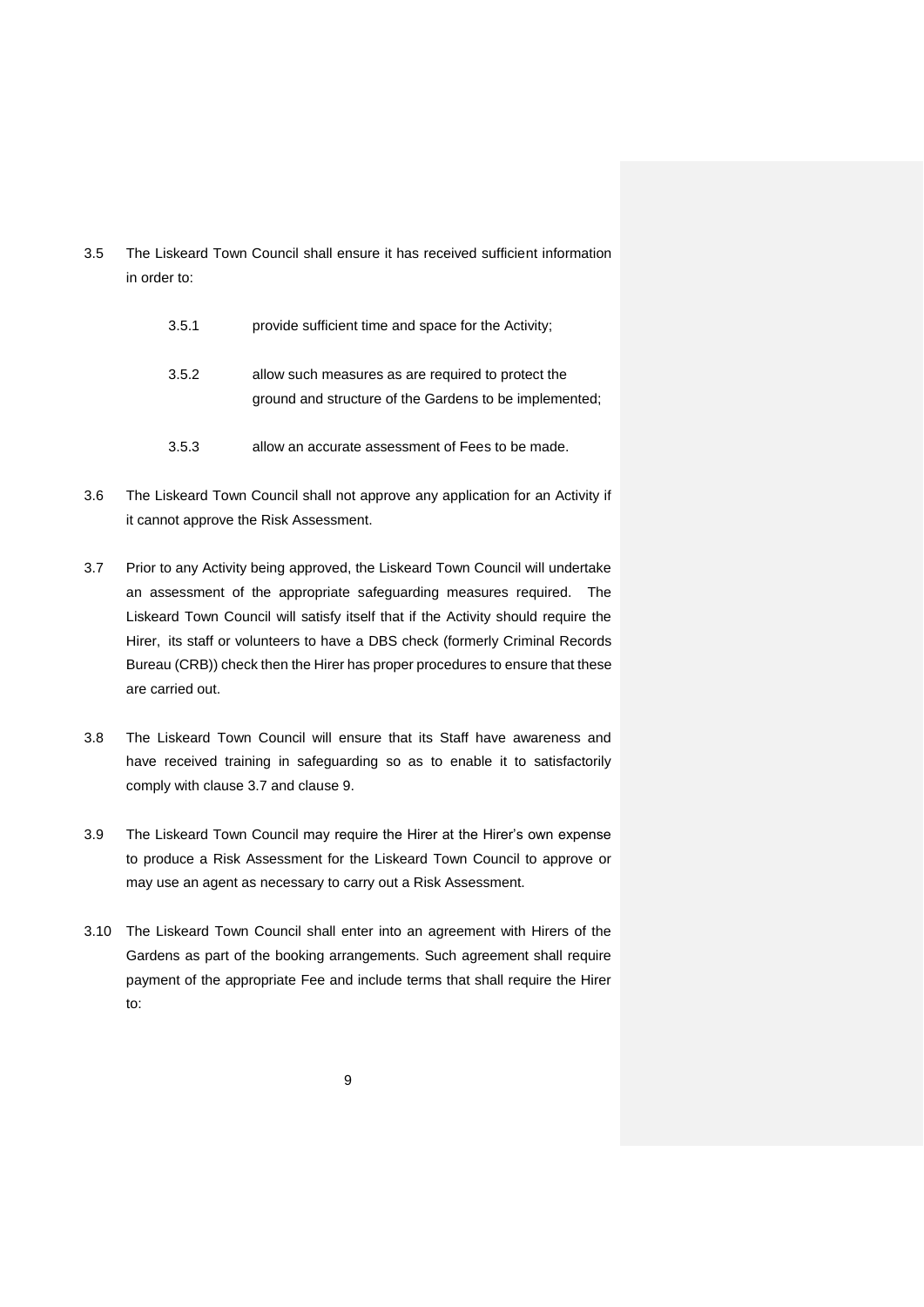- 3.10.1 obtain adequate insurance prior to any Activity taking place and to supply them with evidence that such insurance is in place
- 3.10.2 comply with Health and Safety conditions;
- 3.10.3 comply with conditions relating to noise to ensure that it does not create a nuisance to local residents;
- 3.10.4 to publicise the start and finish times of any event; and
- 3.10.5 comply with any other such terms as agreed between the Parties.
- 3.10.6 acknowledge that despite entering into an agreement with the Liskeard Town Council the use and occupation of the Gardens by the Hirer is as licensee only, no relationship of landlord and tenant has been created and the Cornwall Council retains full and ultimate control occupation and ownership of the Gardens.
- 3.10A The Liskeard Town Council acknowledges that in entering into this Agreement with the Cornwall Council and in entering into any agreements with Hirers its use and occupation of the Gardens is merely as licensee, no relationship of landlord and tenant has been created and the Cornwall Council retains full and ultimate control, exclusive occupation and ownership of the Gardens. The Liskeard Town Council shall ensure it retains appropriate control and possession of the Gardens so as not to impede the Cornwall Council's overall interest and occupation of the Gardens and in accordance with its obligations under this Agreement.
- 3.11 The Liskeard Town Council shall ensure that any Hirer who is using electrical equipment which is to be either powered by a generator or mains shall be suitably tested and the Liskeard Town Council will request a copy of the relevant certificate for their records.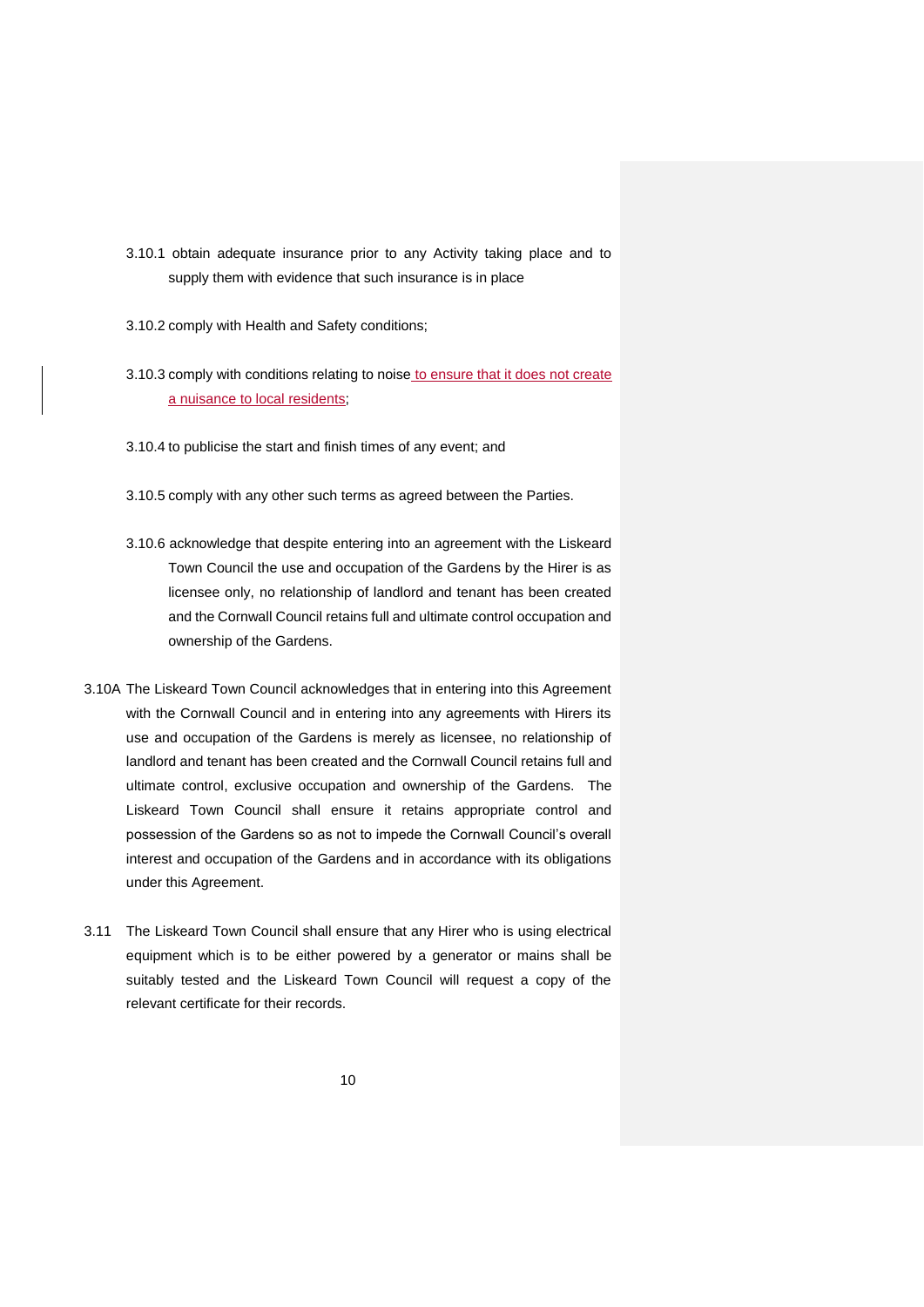- 3.12 Any Hirer requesting a period of hire or use of any part of the Gardens for a period of more than fourteen (14) consecutive days in any one (1) calendar year shall require a written licence to be issued. The Liskeard Town Council will seek approval from Cornwall Council when receiving a request of this nature. The decision to grant a licence will be made by Cornwall Council and representatives of the Management Group. The licence will be issued by Cornwall Council and managed by the Liskeard Town Council. No licence shall be issued for a period greater than four months.
- 3.13 The Liskeard Town Council shall refer all issues relating to repair and maintenance of street lighting or highways, in the first instance to the Cornwall Council directly at the following email address environreactiveworks@cormacltd.co.uk.
- 3.14 The Liskeard Town Council shall be responsible at its own cost for any cleansing or collection of litter and refuse caused by any Activity, notwithstanding its discretion to require Hirers to carry out cleansing or collection of litter and refuse as part of the conditions of hire.
- 3.15 The Liskeard Town Council shall carry out at its own cost all those maintenance activities assigned to it in Schedule Three.
- 3.16 The Liskeard Town Council shall allow Cornwall Council to use the Gardens without any charge being payable provided that:-
	- 3.16.1 Cornwall Council gives Liskeard Town Council written notice of the times, dates, and Activity that the Cornwall Council requires;
	- 3.16.2 the time and use or proposed use does not interfere with any Activity which has been previously approved by the Liskeard Town Council.
- 3.17 Cornwall Council shall acting reasonably have the right to withhold permission for any Activity proposed to be carried out in the Gardens, not to be unreasonably withheld.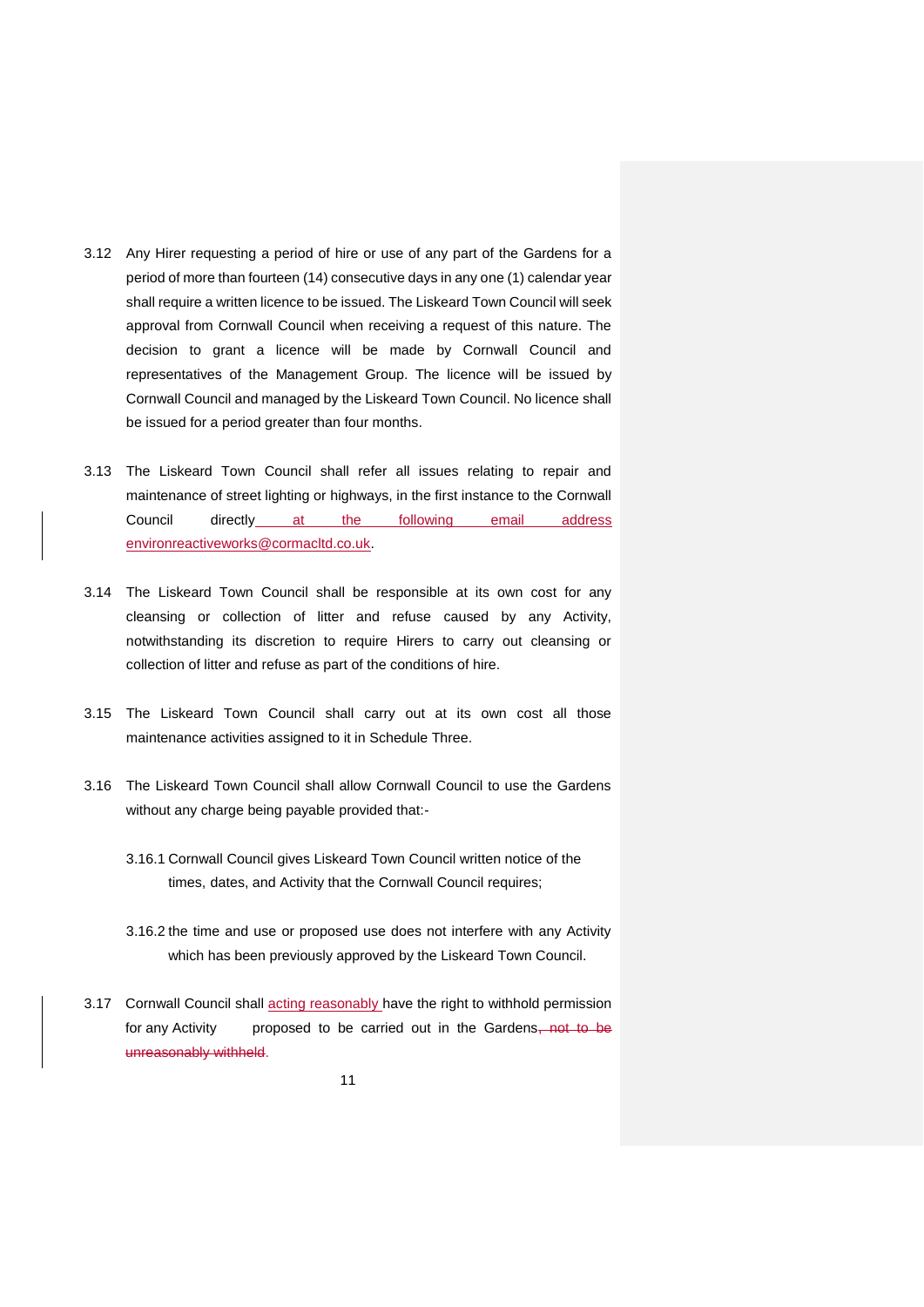- 3.18 The Liskeard Town Council shall inform Cornwall Council promptly and confirm in writing if it is unable to or fails to carry out any of its obligations in accordance with this Agreement. The provision of information under this clause 3.18 shall not in any way release or excuse the Liskeard Town Council from any of its obligations under this Agreement.
- 3.19 The Liskeard Town Council shall at all times (where relevant) comply with Cornwall Council's Contract Procedure Rules and Financial Regulations and all policies and procedures as may be amended from time to time.Not Used.
- 3.20 If the Liskeard Town Council is unable or fails to comply with its obligations or any part thereof in accordance with the requirements of clause 3, Cornwall Council may itself provide or may employ and pay other persons to fulfil the requirements of this Agreement or any part thereof and any additional reasonable costs incurred thereby shall be recoverable from the Liskeard Town Council by Cornwall Council as a debt. Cornwall Council's rights under this clause shall be without prejudice to any other rights or remedies which it may possess.

### **4. CORNWALL COUNCIL'S OBLIGATIONS**

- 4.1 Cornwall Council shall be responsible for the routine cleansing and collection of litter and refuse from the Garden.
- 4.2 Cornwall Council will use reasonable endeavours to ensure that the Garden is maintained in a safe condition.
- 4.3 Without prejudice to clause 4.1, Cornwall Council will ensure:
	- 4.3.1 all trees are regularly inspected;
	- 4.3.2 all street furniture is kept in a safe and tidy condition; and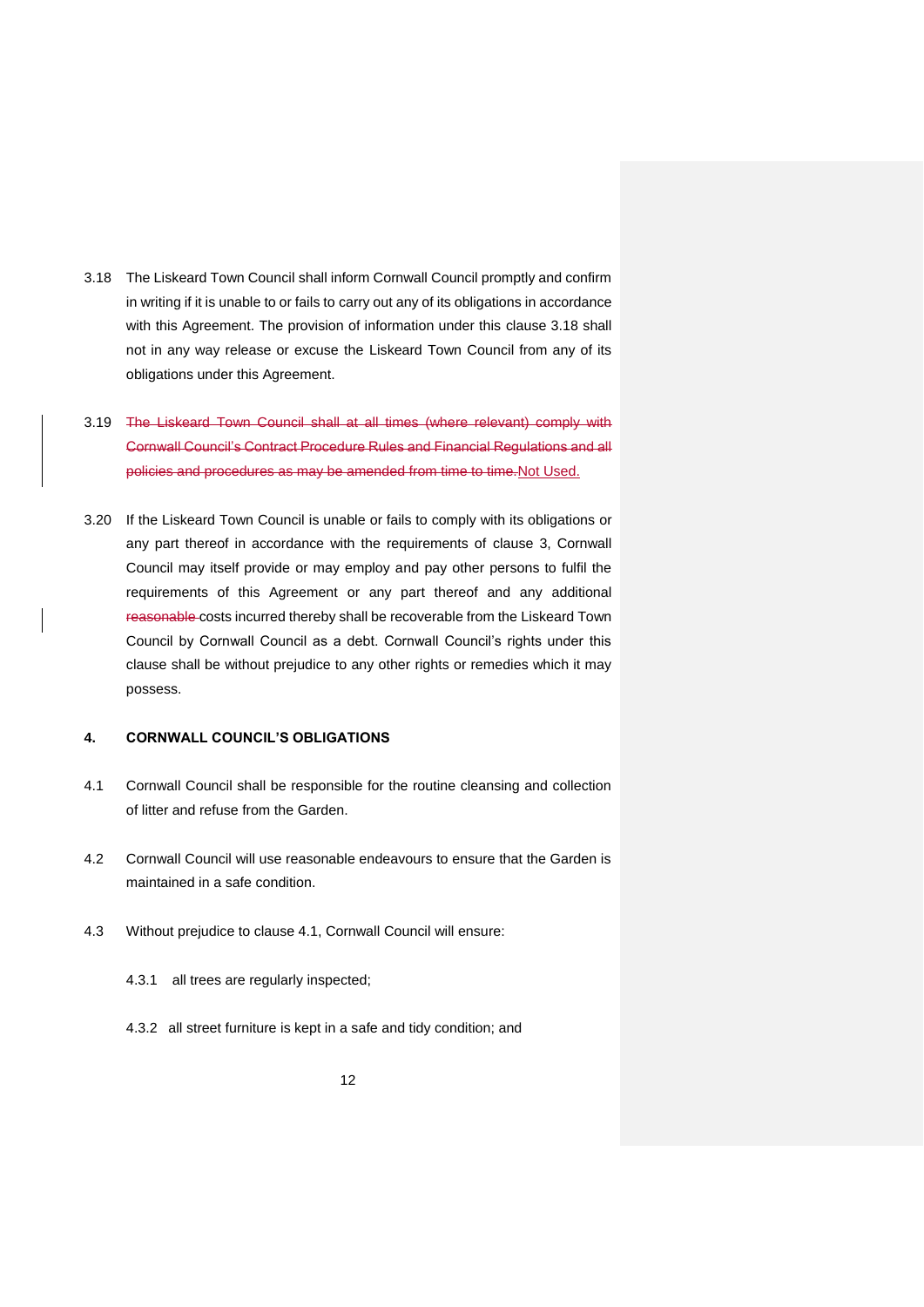4.3.3 any maintenance assigned to it in Schedule Four is carried out.

4.4 Cornwall Council shall use reasonable endeavours to ensure that the structural integrity of the Gardens together with the any part underlying a highway and spanning across and culvert and/or drain, and the perimeter walls, fences and hedges are fully maintained.

### **5. ALTERATIONS AND ADDITIONS**

- 5.1 Cornwall Council will permit the Liskeard Town Council to create a double entrance at the points marked 'A' and 'B' on the Plan together with the grant of all necessary rights of vehicular access in order to use the new entrance. Any consent granted under this clause 5.1 shall not exempt the Liskeard Town Council from the obligation to apply for formal planning and other required consents prior to the work being carried out.
- 5.2 In the event that the Liskeard Town Council wish to create an energy supply in the Gardens, it shall notify the Cornwall Council of its plan and submit plans, prior to carrying out any work. The Cornwall Council shall notify the Liskeard Town Council as soon as reasonably possible, of its decision in relation to the proposed works. Any consent granted under this clause 5.2 shall not exempt the Liskeard Town Council from the obligation to apply for formal planning and other required consents prior to the work being carried out.

# **6. ACCOUNTS**

- 6.1 The Liskeard Town Council shall keep complete accounts and financial records relating to all Activities undertaken in the Gardens including all Fees paid to it and evidence of expenditure in relation to the Activities and its obligations under this Agreement.
- 6.2 The Liskeard Town Council shall permit inspection and provide copies of such accounts and records by Cornwall Council (or such officer(s) authorised for this purpose) at any time Cornwall Council reasonably demands.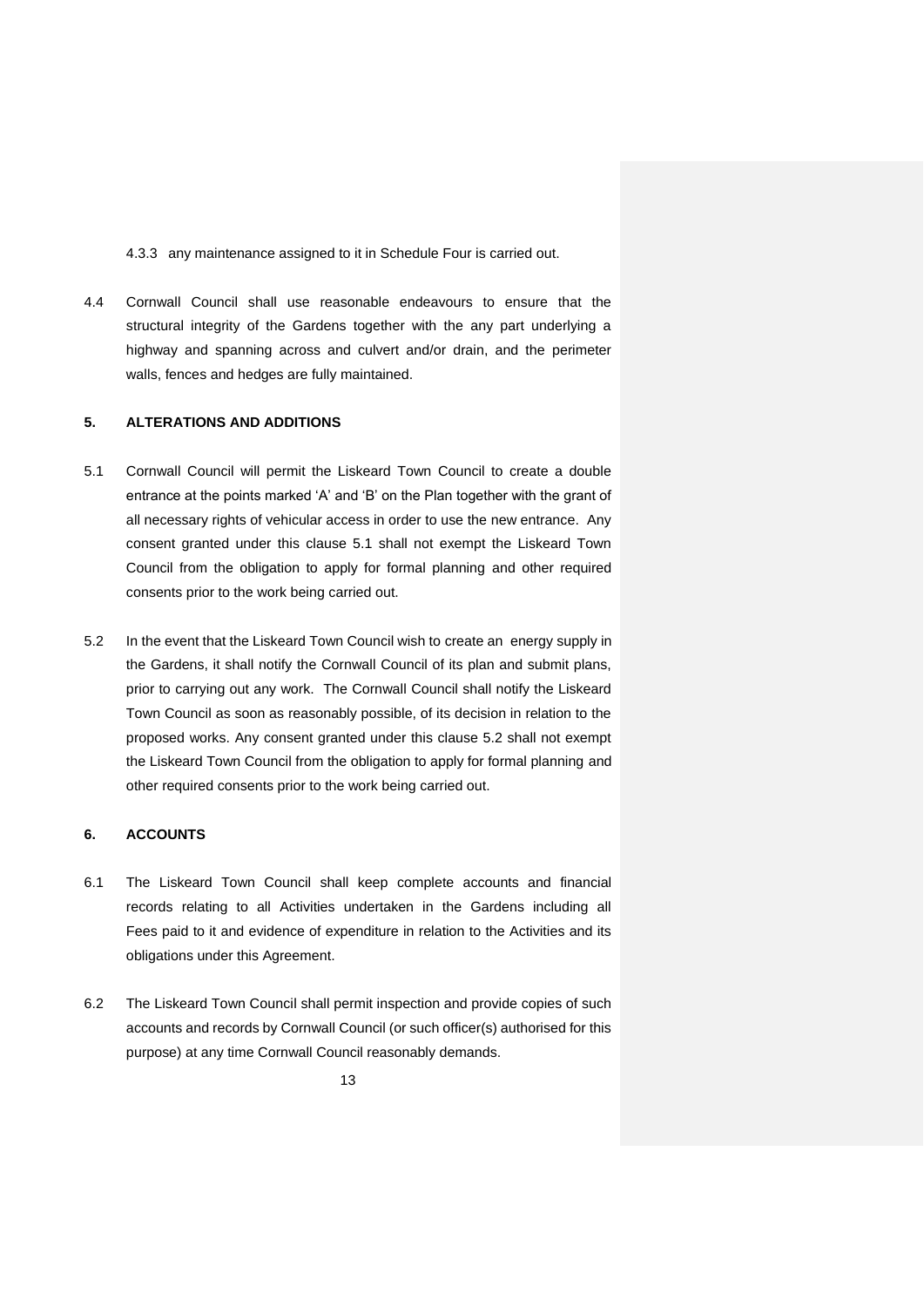- 6.3 The Liskeard Town Council shall be entitled to retain all income from the Gardens as long as such income is re-invested for the purpose of the Activities in the Gardens or other purposes in relation to the Gardens including administration cost. The combined Stakeholder/ Management Group will oversee the spending of the budget. The Liskeard Town Council will create and maintain a cost centre specifically for the Garden's budget.
- 6.4 Fees for usage of the Gardens shall be reviewed on an annual basis by the Stakeholder Group.
- 6.5 The Liskeard Town Council is to provide Cornwall Council with updates every twelve (12) months in respect of the following:-
	- 6.5.1 The income generated during the previous twelve (12) month period.
	- 6.5.2 The amount of expenditure during the previous twelve (12) month period.
	- 6.5.3 All and any Activities and/or events that the Liskeard Town Council is reasonably aware of at the time of updating Cornwall Council that have been booked which will take place during the next twelve (12) month period.
	- 6.5.4 If the income exceeds the expenditure at the site and there is no requirement for investment at the site then the profits shall be shared between Cornwall Council and Liskeard Town Council.

# **7. INSURANCE AND INDEMNITIES**

7.1 The Liskeard Town Council shall maintain public liability and third party insurance of the sum of Ten Million Pounds (£10,000,000) and produce a copy of such policy to Cornwall Council if so required.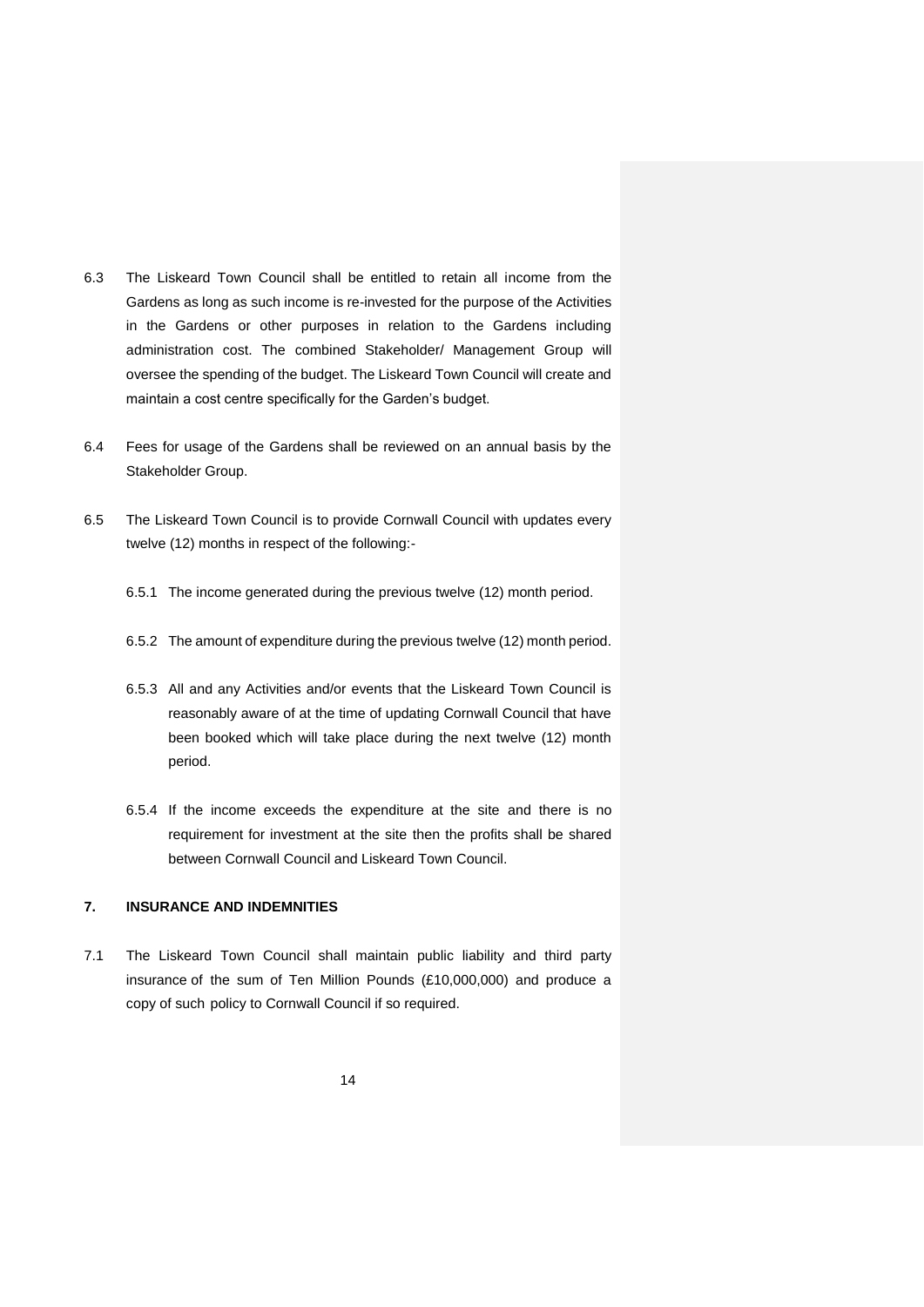- 7.2 The Liskeard Town Council shall indemnify Cornwall Council against any claims arising from Activities supervised by it under this Agreement.
- 7.3 The Liskeard Town Council shall indemnify the Cornwall Council against any losses that arise from the management of the Gardens by the Liskeard Town Council.

## **8. THE MANAGEMENT AND STAKEHOLDER GROUPS**

- 8.1 A combined Management and Stakeholder Group shall meet Annually and both Parties will ensure that there is officer representation at each meeting and that it shall co-operate fully with those meetings and ensure that the views of representatives are taken into account when any relevant decisions are made.
- 8.2 The Liskeard Town Council shall ensure meetings with the Management and Stakeholder Group are held once a year to which Officers and stakeholders shall be invited in advance and upon reasonable notice.
- 8.3 The Management Group will approve the annual programme of events and activities and will review these at each Management Group meeting.
- 8.4 The Liskeard Town Council shall ensure meetings with other user groups are held when deemed necessary to which the Cornwall Council shall be invited.

# **9. SAFEGUARDING**

- 9.1 The Liskeard Town Council shall put or have in place a safeguarding policy which reflects and complements the relevant statutory provisions relating to safeguarding children and/or vulnerable adults and Cornwall Council's safeguarding policies and procedures.
- 9.2 The Liskeard Town Council shall submit its safeguarding policy to Cornwall Council for approval. The Liskeard Town Council must incorporate any amendments to the policy which may be advised by Cornwall Council.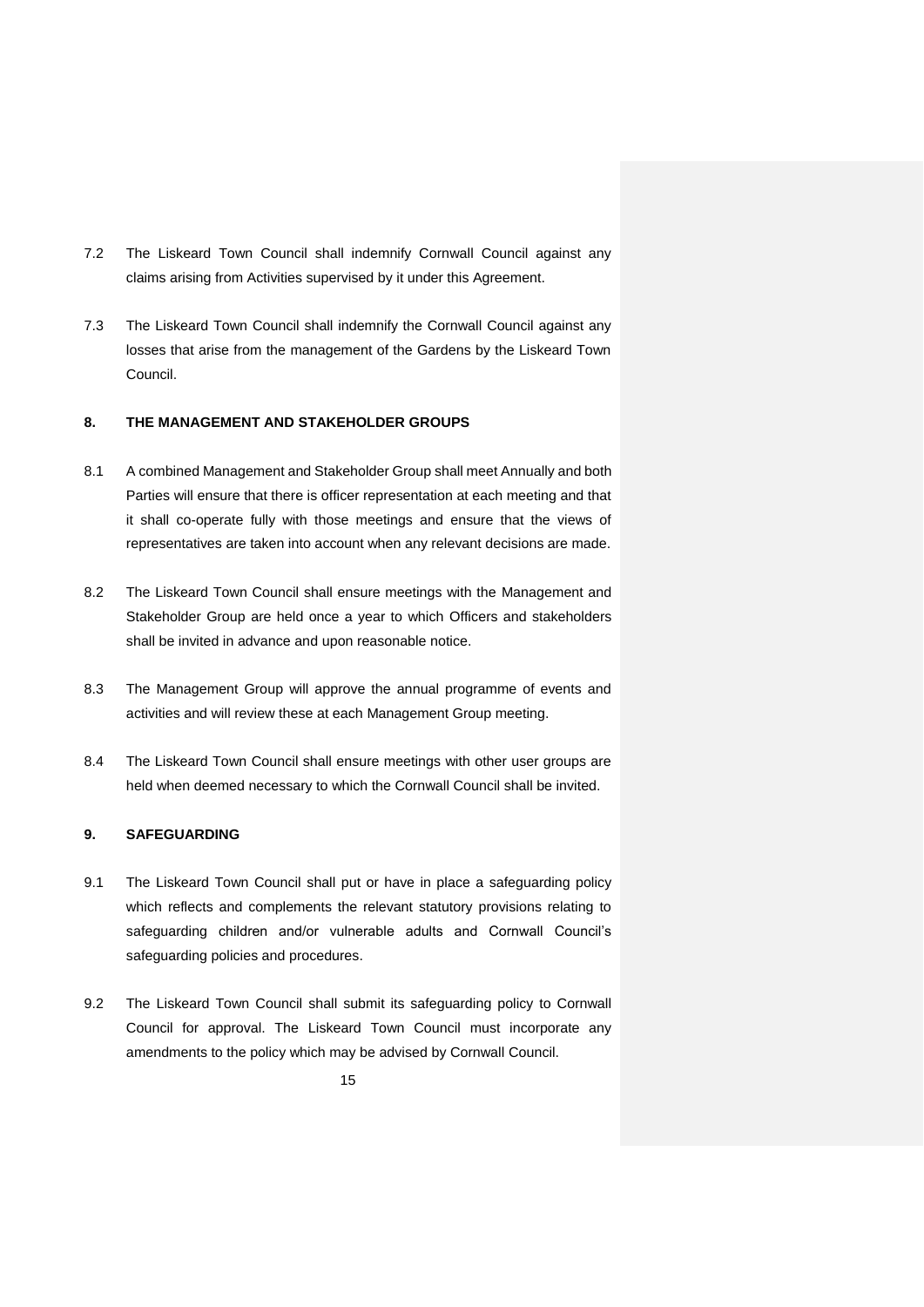#### **10. EQUIPMENT AND MATERIALS**

10.1 Except as otherwise specified in this Agreement, the Liskeard Town Council shall provide all equipment and materials reasonably necessary in order for it to carry out its obligations under this Agreement. Any equipment used by Liskeard Town Council belonging to Cornwall Council, which is damaged, lost or unduly worn due to negligence, misuse, or wilful action by the Liskeard Town Council or its employees or other persons for whose action it is responsible, must be replaced at the Liskeard Town Council's own expense.

# **11. CONFIDENTIALITY; DATA PROTECTION AND FREEDOM OF INFORMATION**

#### 11.1 CONFIDENTIALITY

- 11.1.1 Except where otherwise provided for in this Agreement, Confidential Information is owned by the Party that discloses it (the "Disclosing Party") and the Party that receives it (the "Receiving Party") has no right to use it.
- 11.1.2 Subject to clauses 11.1.3 and 11.1.4, the Receiving Party agrees:
	- (a) to use the Disclosing Party's Confidential Information only in connection with the Receiving Party's performance under this Agreement;
	- (b) not to disclose the Disclosing Party's Confidential Information to any third party or to use it to the detriment of the Disclosing Party; and
	- (c) to maintain the confidentiality of the Disclosing Party's Confidential Information and to return it immediately on receipt of written demand from the Disclosing Party.
- 11.1.3 The Receiving Party may disclose the Disclosing Party's Confidential Information:
	- (a) in connection with any dispute resolution under clause 18 (Dispute Resolution);
	- (b) in connection with any litigation between the Parties;
	- (c) to comply with the law;
	- (d) to its staff, consultants and sub-contractors, who shall in respect of such Confidential Information be under a duty no less onerous than the Receiving Party's duty set out in clause 11.1.2;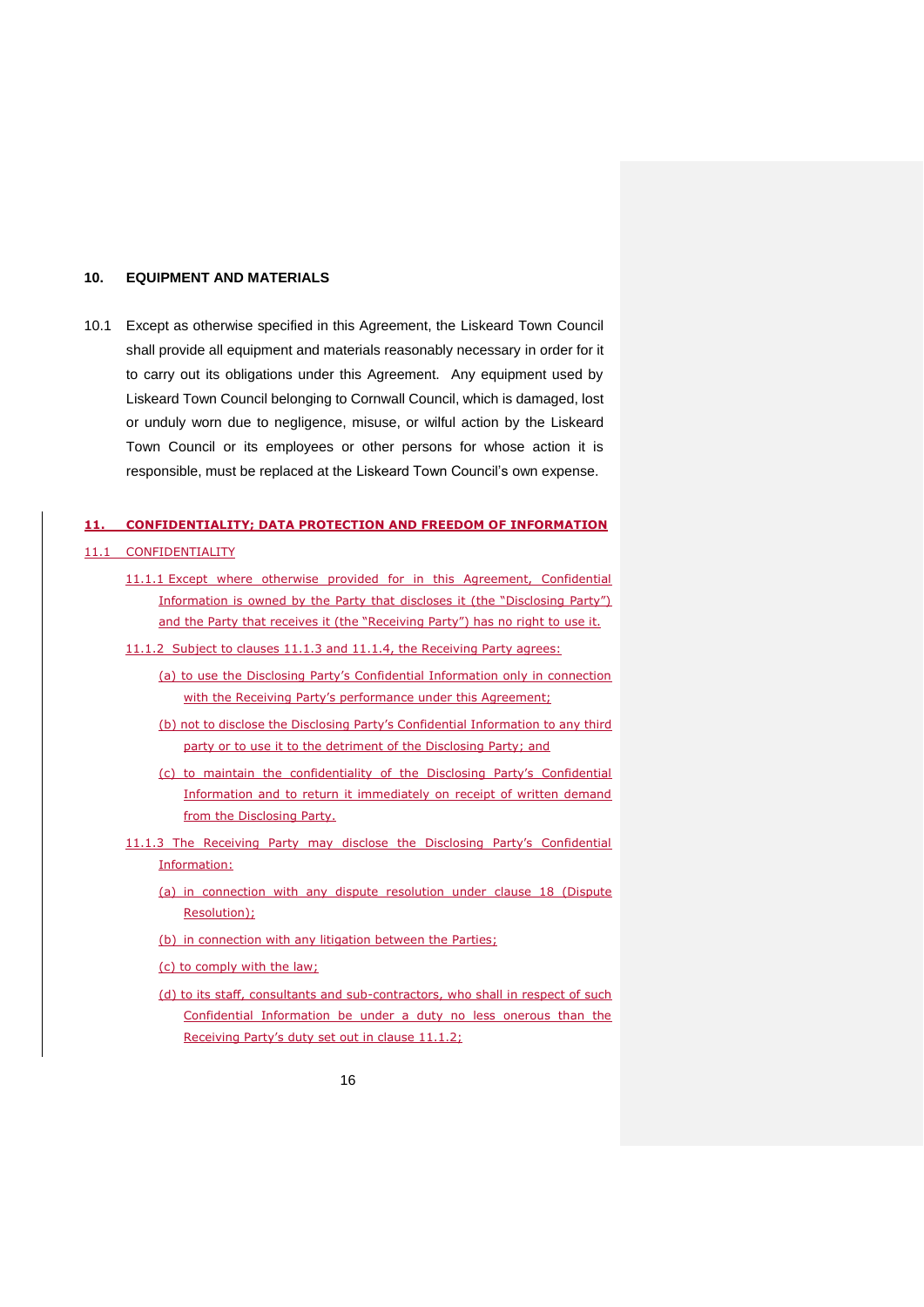(e) to comply with a regulatory bodies request.

- 11.1.4 The obligations in clause 11.1.1 and clause 11.1.2 will not apply to any Confidential Information which:
	- (a) is in or comes into the public domain other than by breach of this Agreement;
	- (b) the Receiving Party can show by its records was in its possession before it received it from the Disclosing Party; or
	- (c) the Receiving Party can prove that it obtained or was able to obtain from a source other than the Disclosing Party without breaching any obligation of confidence.
- 11.1.5 The obligations in clause 11.1 and clause 11.2 shall not apply where the Confidential Information is related to an item of business at a board meeting of the Council or of any committee, sub-committee or joint committee of the Council or is related to an executive decision of the Council and it is not reasonably practicable for that item of business to be transacted or that executive decision to be made without reference to the Confidential Information, provided that the Confidential Information is exempt information within the meaning of Section 101 of the Local Government Act 1972 (as amended), the Council shall consider properly whether or not to exercise its powers under Part V of that Act or (in the case of executive decisions) under the Local Authorities (Executive Arrangements) (Access to Information) (England) Regulations 2000 as amended to prevent the disclosure of that Confidential Information and in doing so shall give due weight to the interests of the Service Provider and where reasonably practicable shall consider any representations made by the Service Provider.
- 11.2 INFORMATION GOVERNANCE AND DATA PROTECTION
	- 11.2.1 The Parties must comply with Data Protection Legislation, Data Guidance, the FOIA and the EIR, and must assist each other as necessary to enable each other to comply with these obligations.
	- 11.2.2 The Service Provider must comply with and must demonstrate satisfactory compliance with clause 11.2.1 above.
	- 11.2.3 The Service Provider must:

(a) nominate an Information Governance Lead; (b) nominate a Data Protection Officer if applicable; and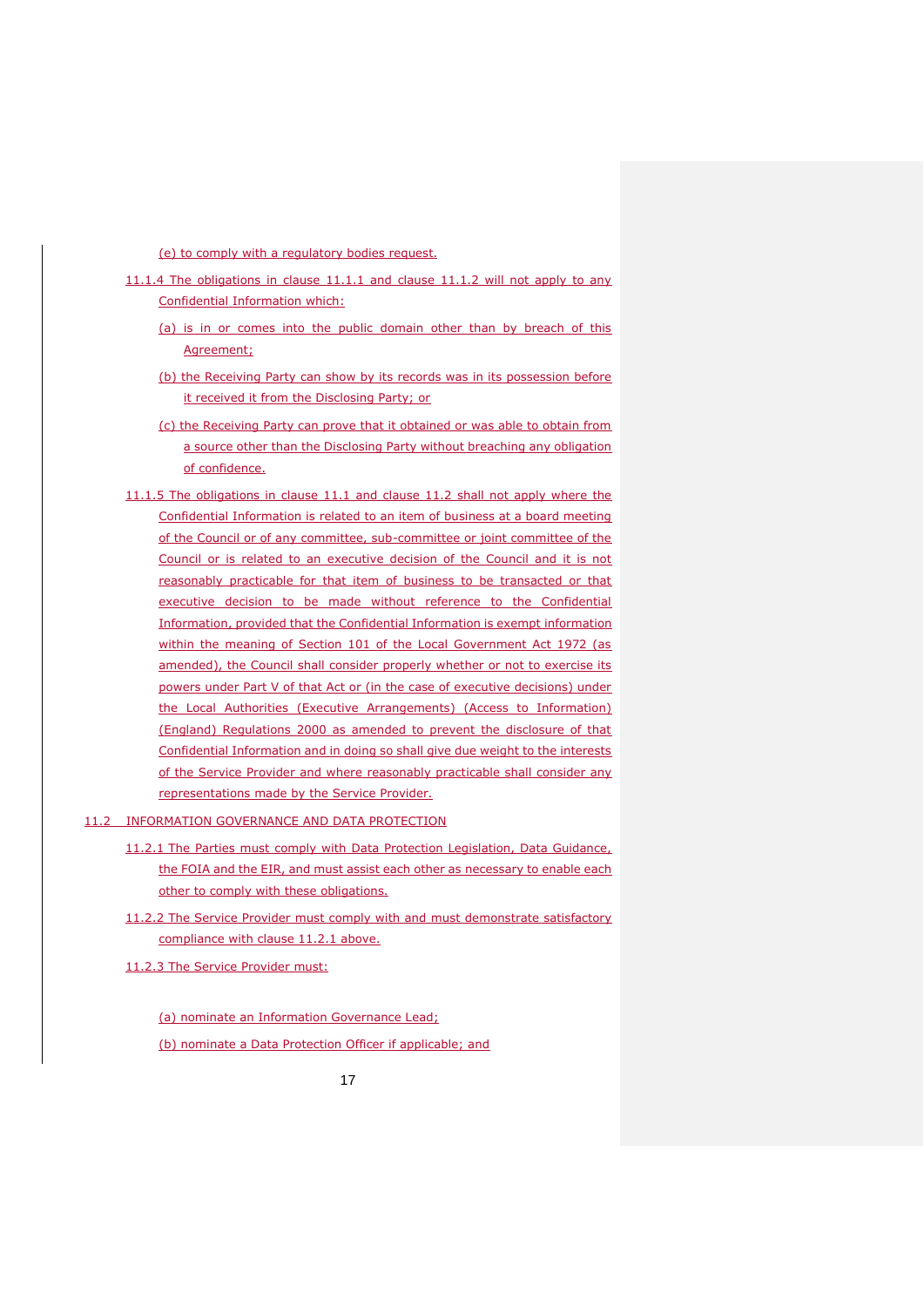(c) ensure that the Council is kept informed at all times of the identities and contact details of the Information Governance Lead and the Data Protection Officer if applicable*;* and

- 11.2.4 If the Service Provider is required under Data Protection Legislation to notify the Information Commissioner or a Data Subject of a Personal Data Breach then within 48 hours of the breach occurring the Service Provider must inform the Council of the Personal Data Breach, and if the Service Provider will report the breach to the Information Commissioner within 72 hours as is required within the Data Protection Legislation.
- 11.2.5 Both Parties will comply with all applicable requirements of the Data Protection Legislation. This clause 11.2 is in addition to, and does not relieve, remove or replace, a Party's obligations under the Data Protection Legislation.
- 11.2.6 Whether or not a Party or Sub-Contractor is a Data Controller or Data Processor will be determined in accordance with Data Protection Legislation and any further Data Guidance. The Parties acknowledge that a Party or Sub-Contractor may act as both a Data Controller and a Data Processor, or a Joint Data Controller.
- 11.2.7 Without prejudice to the generality of clause 11.2, the Council will ensure that it has all necessary appropriate consents and notices in place to enable lawful transfer of the Personal Data to the Service Provider for the duration and purposes of this Agreement.
- 11.2.8 Where required under Data Protection legislation, the Service Provider shall ensure that it has a Privacy Notice or Consent Notice in place.
- 11.2.9 Any failure by the Service Provider to inform individuals as required by Data Protection Legislation or Data Guidance about the uses of Personal Data that may take place under this Agreement cannot be relied on by the Services Provider as evidence that such use is unlawful and therefore not contractually required.
- 11.2.10 Without prejudice to the generality of clause 11.2, the Service Provider must ensure that all Personal Data processed by or on behalf of the Service Provider in the course of delivering the Services is processed in accordance with the relevant Parties' obligations under Data Protection Legislation and Data Guidance. The Service Provider shall: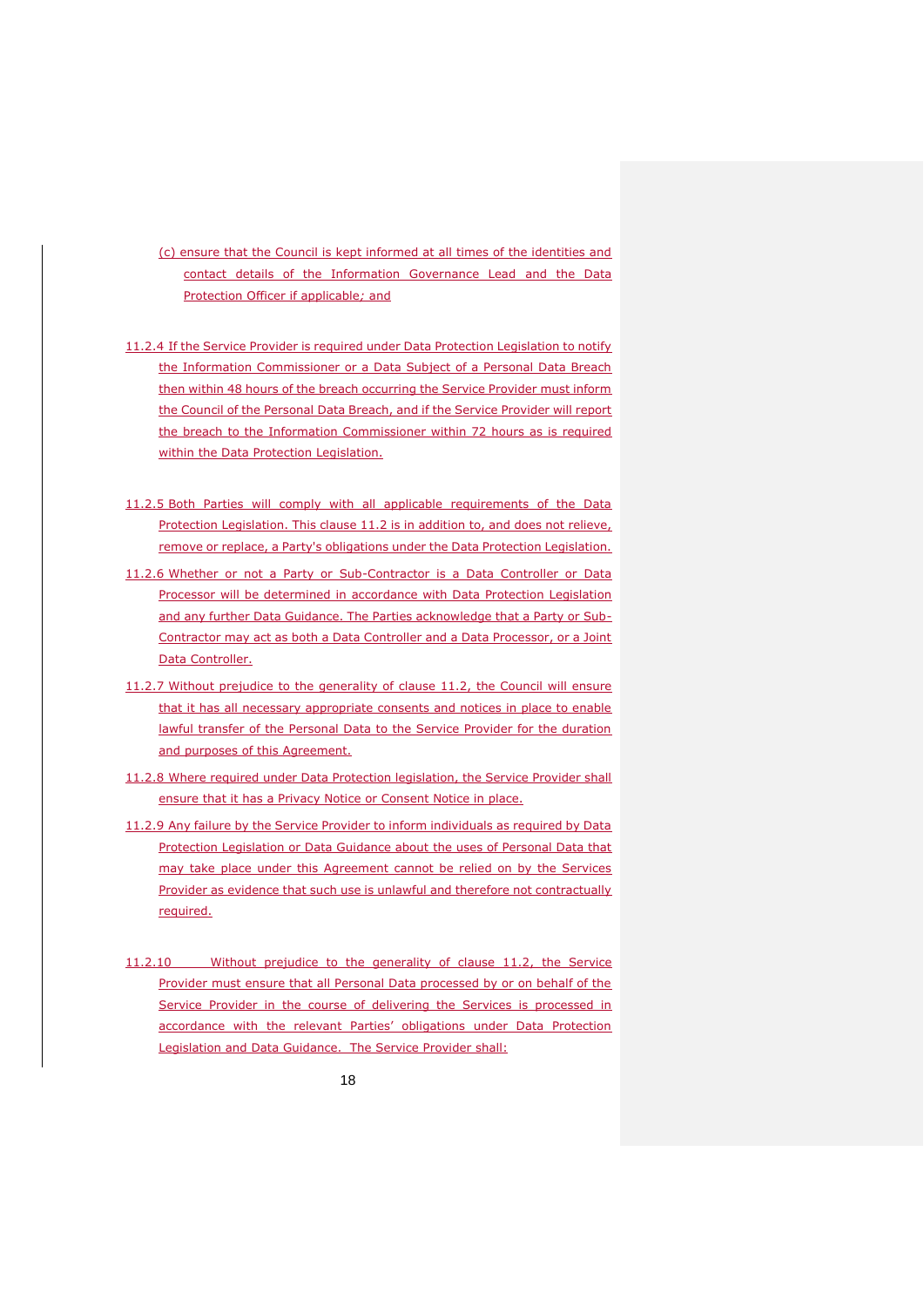- (a) process Personal Data only on the written instructions of the Council, unless the Service Provider is required by the laws of any member of the European Union or by the laws of the European Union (Applicable Laws) applicable to the Service Provider to otherwise process the Personal Data. Where the Service Provider is so required, it shall promptly notify the Council before processing the Personal Data, unless prohibited by the Law;
- (b) ensure that it has in place appropriate technical and organisational measures, reviewed and approved by the Council, to protect against unauthorised or unlawful processing of Personal Data and against accidental loss or destruction of, or damage to, Personal Data, appropriate to the harm that might result from the unauthorised or unlawful processing or accidental loss, destruction or damage and the nature of the data to be protected, having regard to the state of technological development and the cost of implementing any measures (those measures may include, where appropriate, pseudonymising and encrypting Personal Data, ensuring confidentiality, integrity, availability and resilience of its systems and services, ensuring that availability of and access to Personal Data can be restored in a timely manner after an incident, and regularly assessing and evaluating the effectiveness of the technical and organisational measures adopted by it);
- (c) not transfer any Personal Data outside of the European Economic Area unless the prior written consent of the Council has been obtained and the following conditions are fulfilled:
	- (i) the Council or the Service Provider has provided appropriate safequards in relation to the transfer;
	- (ii) the Data Subject has enforceable rights and effective remedies;
	- (iii) the Service Provider complies with its obligations under the Data Protection Legislation by providing an adequate level of protection to any Personal Data that is transferred; and
	- (iv) the Service Provider complies with the reasonable instructions notified to it in advance by the Council with respect to the processing of the Personal Data;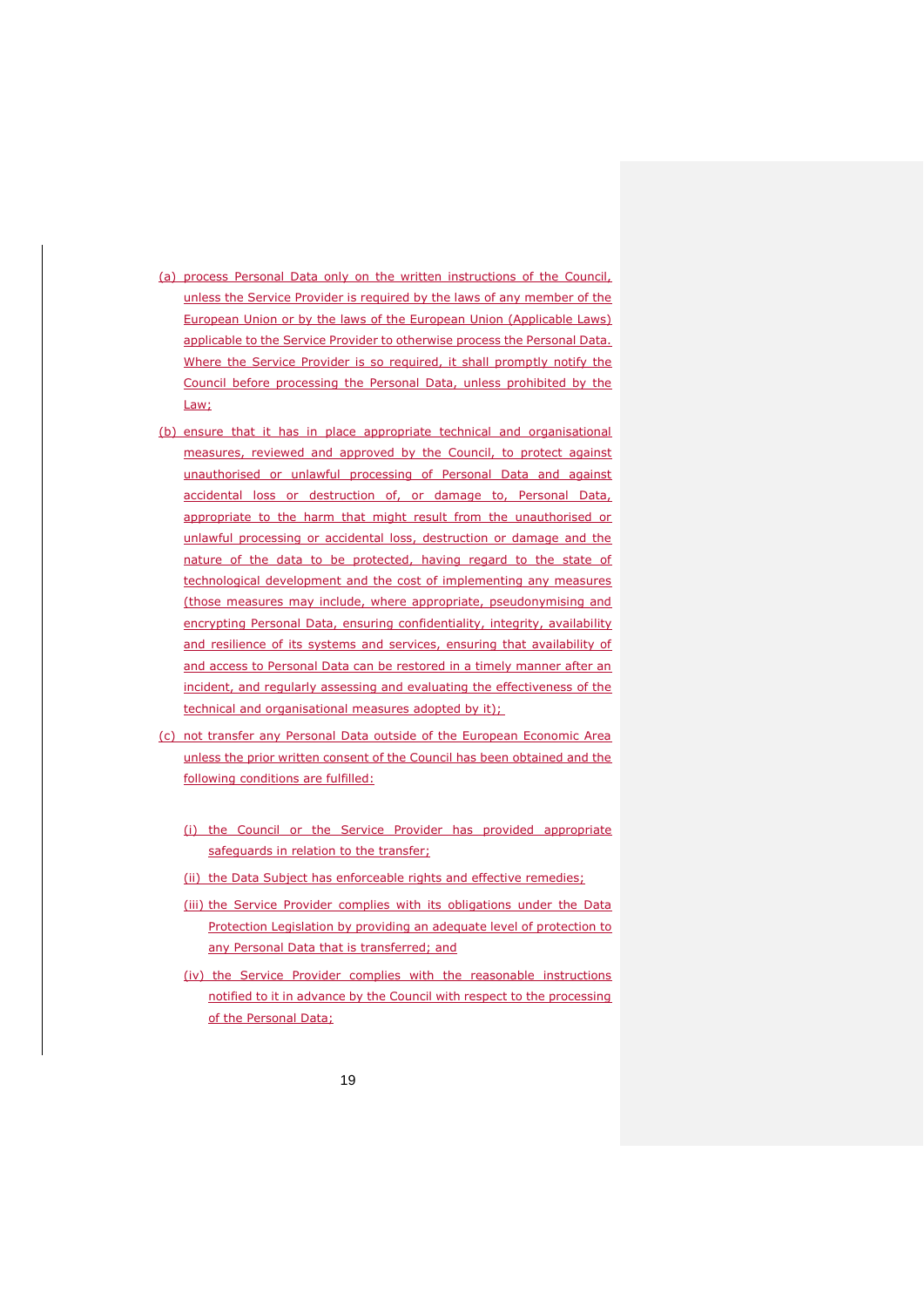(d) notify the Council as soon as reasonably practicable if it receives:

- (i) a request from a Data Subject to have access to that individual's Personal Data;
- (ii) a Right of Access, Rectification or Erasure Request;
- (iii) receives any other request, complaint or communication relating to either Party's obligations under the Data Protection Legislation (including any communication from the Information Commissioner);
- (e) at the Service Provider's expense, assist the Council in responding to any request from a Data Subject and in ensuring compliance with the Council's obligations under the Data Protection Legislation with respect to security, breach notifications, impact assessments and consultations with supervisory authorities or regulators;
- (f) at the written direction of the Council, delete or return Personal Data and copies thereof to the individual on termination or expiry of this Agreement unless required by the Applicable Laws to store the Personal Data;
- (g) maintain complete and accurate records and information to demonstrate its compliance with this clause 11.2 and allow for audits by the Council or the Council's designated auditor pursuant to clause 6 (Audit).
- 11.2.11 Where the Council requires information for the purposes of quality management, the Service Provider must consider whether the Council's request can be met by providing anonymised or aggregated data which does not contain Personal Data. Where Personal Data must be shared in order to meet the requirements of the Council, the Service Provider must:
	- (a) provide such information in pseudonymised form where possible; and in any event
	- (b) ensure that there is a legal basis for the sharing of Personal Data.
- 11.2.12 Subject always to clause 15 (Assignment and Sub-Contracting), if the Service Provider is to engage any Sub-Contractor to deliver any part of the Services (other than as a Data Processor) and the Sub-Contractor is to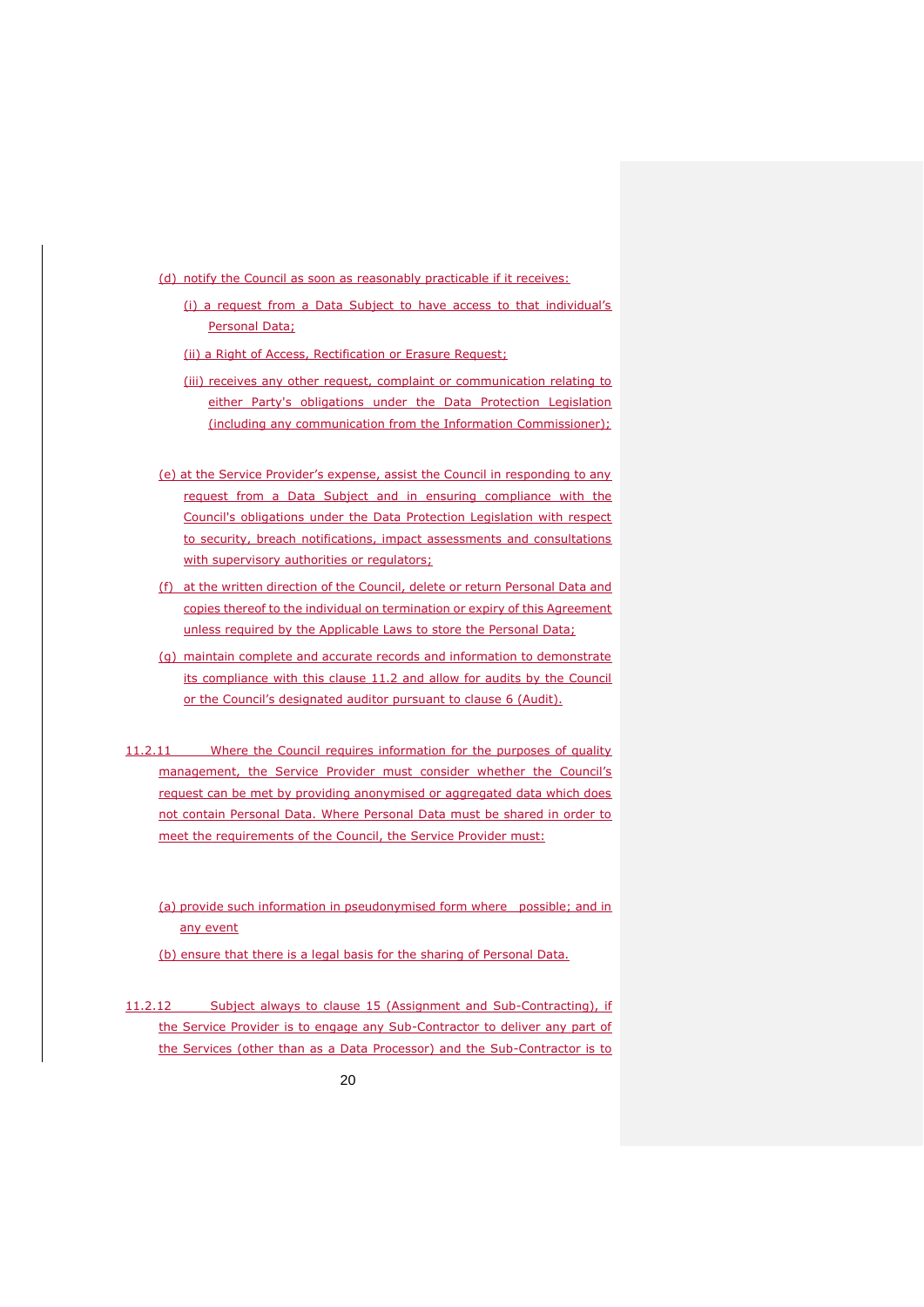access personal or confidential information or interact with individuals, the Service Provider must impose on its Sub-Contractor obligations that are no less onerous than the obligations imposed on the Service Provider by this clause 11.2.

- 11.2.13 The Service Provider shall indemnify the Council against any Losses incurred by the Council arising from, or in connection with, any breach of the Service Provider's obligations under this clause 11.2.
- 11.2.14 Notwithstanding any other provision of this Agreement, where the Service Provider commits a Personal Data Breach which under Data Protection Legislation must be notified to the Information Commissioner and/or to an individual the Council may terminate this Agreement with immediate effect.

#### 11.3 FREEDOM OF INFORMATION AND TRANSPARENCY

- 11.3.1 The Parties acknowledge their respective duties under the FOIA and shall give all reasonable assistance to each other where appropriate or necessary to comply with such duties.
- 11.3.2 If the Service Provider is not a public authority, the Service Provider acknowledges that the Council is subject to the requirements of the FOIA and will assist and co-operate with the Council to enable the Council to comply with its disclosure obligations under the FOIA. Accordingly the Service Provider agrees:
	- (a)that this Agreement and any other recorded information held by the Service Provider on the Council's behalf for the purposes of this Agreement are subject to the obligations and commitments of the Council under the FOIA;
	- (b)that the decision on whether any exemption to the general obligations of public access to information applies to any request for information received under the FOIA is a decision solely for the Council;
	- (c) that if the Service Provider receives a request for information under the FOIA, it will not respond to such request (unless directed to do so by the Council) and will promptly (and in any event within 2 working days) transfer the request to the Council;
	- (d) that the Council, acting in accordance with the codes of practice issued and revised from time to time under both section 45 of the FOIA, and regulation 16 of the Environmental Information Regulations 2004, may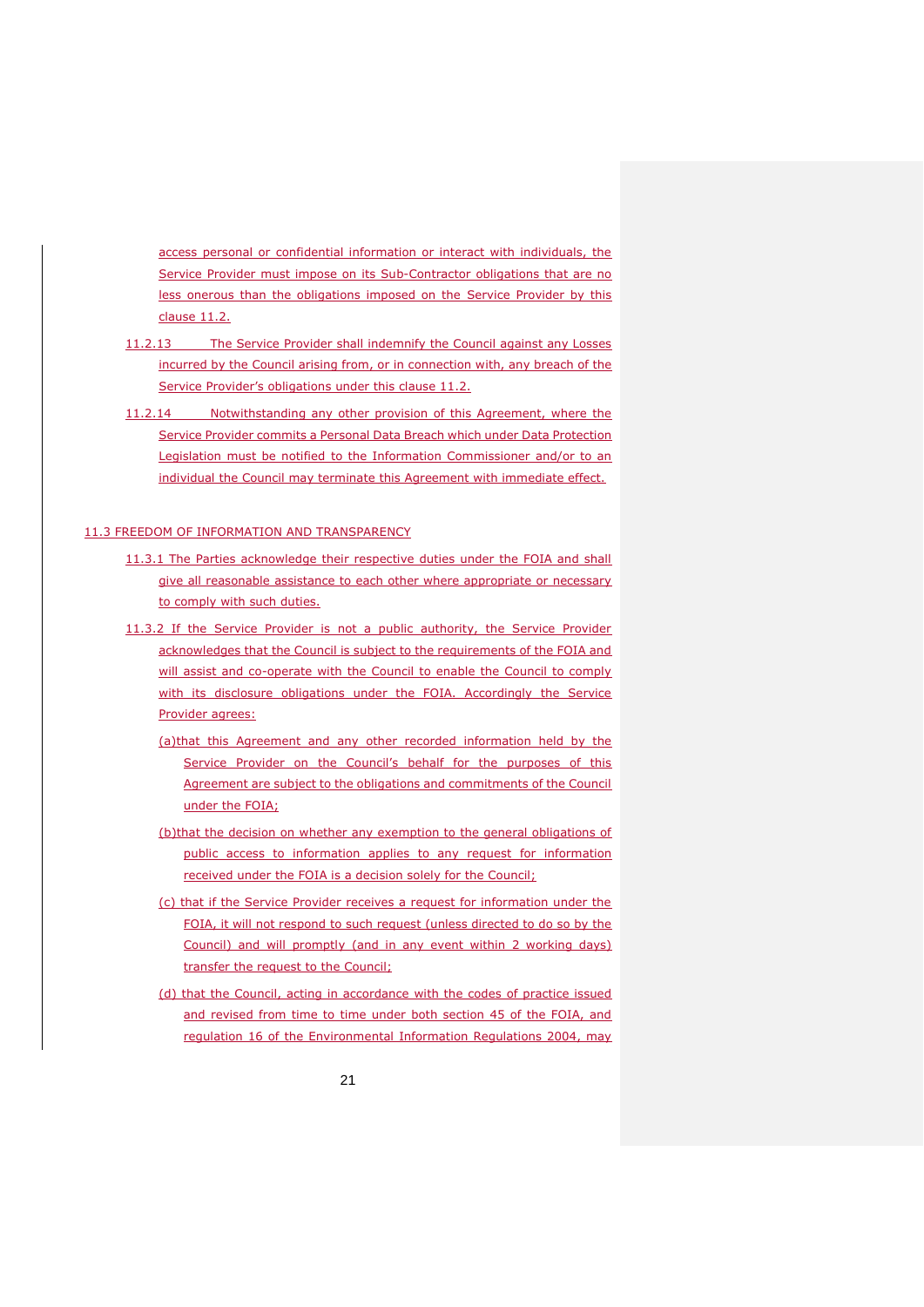disclose information concerning the Service Provider and this Agreement either without consulting with the Service Provider, or following consultation with the Service Provider and having taken its views into account; and

- (e) to assist the Council in responding to a request for information, by processing information or environmental information (as the same are defined in the FOIA) in accordance with a records management system that complies with all applicable records management recommendations and codes of conduct issued under section 46 of the FOIA, and providing copies of all information requested by an authority within 5 working days of such request and without charge.
- 11.3.3 The Parties acknowledge that, except for any information which is exempt from disclosure in accordance with the provisions of the FOIA, the content of this Agreement is not Confidential Information.
- 11.3.4Notwithstanding any other provision of this Agreement, the Service Provider hereby consents to the publication of this Agreement in its entirety including from time to time agreed changes to this Agreement subject to the redaction of information that is exempt from disclosure in accordance with the provisions of the FOIA.
- 11.3.5 In preparing a copy of this Agreement for publication pursuant to clause 11.1.4 the Council may consult with the Service Provider to inform its decision making regarding any redactions but the final decision in relation to the redaction of information shall be at the Council's absolute discretion.
- 11.3.6 The Service Provider shall assist and co-operate with the Council to enable the Council to publish this Agreement.
- 11.3.7 In order to comply with the Government's policy on transparency in the areas of Agreements and procurement the Council will be disclosing information on its website in relation to expenditure over £500 (five hundred pounds) in relation to this Agreement. The information will include the Service Provider's name and the Charges paid. The Parties acknowledge that this information is not Confidential Information or commercially sensitive information.
- 11.3.8 The Service Provider shall comply with any requirements (including compliance with any appropriate information assurance scheme and the Computer Misuse Act 1990) in relation to its security policies, procedures and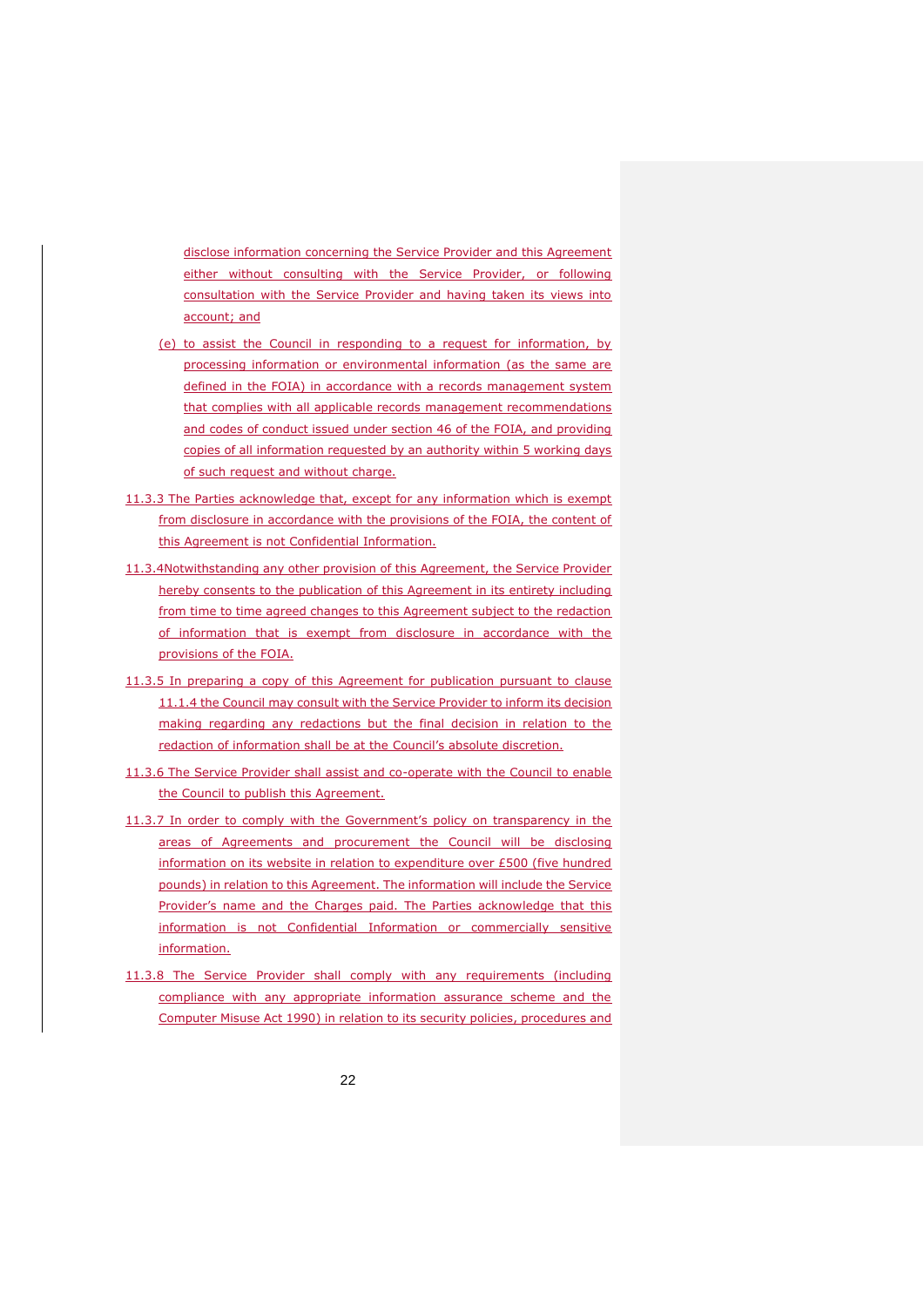control of Confidential Information, Personal Data and Special Categories of Data.

- 11.3.9 The Service Provider shall be responsible for any costs associated with compliance with the provisions of this clause 11.
- 11.4 The Service Provider shall indemnify the Council and shall keep the Council indemnified against Losses and Indirect Losses suffered or incurred by the Council as a result of any breach of this clause 11.
- 11.5 The Parties acknowledge that damages may not be an adequate remedy for any breach of this clause 11, and in addition to any right to damages the Council shall be entitled to the remedies of injunction, specific performance and other equitable relief for any threatened or actual breach of this clause 11. This clause 11 shall not limit the Public Interest Disclosure Act 1998 in any way whatsoever.

### **12. STATUTORY OBLIGATIONS**

- 12.1 The Parties shall at all times comply with the requirements of:
	- 12.1.1 the Health and Safety at Work Act 1974, the Management of Health and Safety at Work Regulations 1992 and all other statutory and regulatory requirements and Cornwall Council's policies and procedures relating to health and safety copies of which are available on request.
	- 12.1.2 the Equality Act 2010 and all other relevant related statutory and regulatory requirements and Cornwall Council's policies and procedures, copies of which are available on request, relating to equal opportunities and shall not treat any person or group of people less favourably than another on the grounds of race, colour, religion, belief, ethnicity, gender, age, disability, nationality, marital status or sexual orientation; and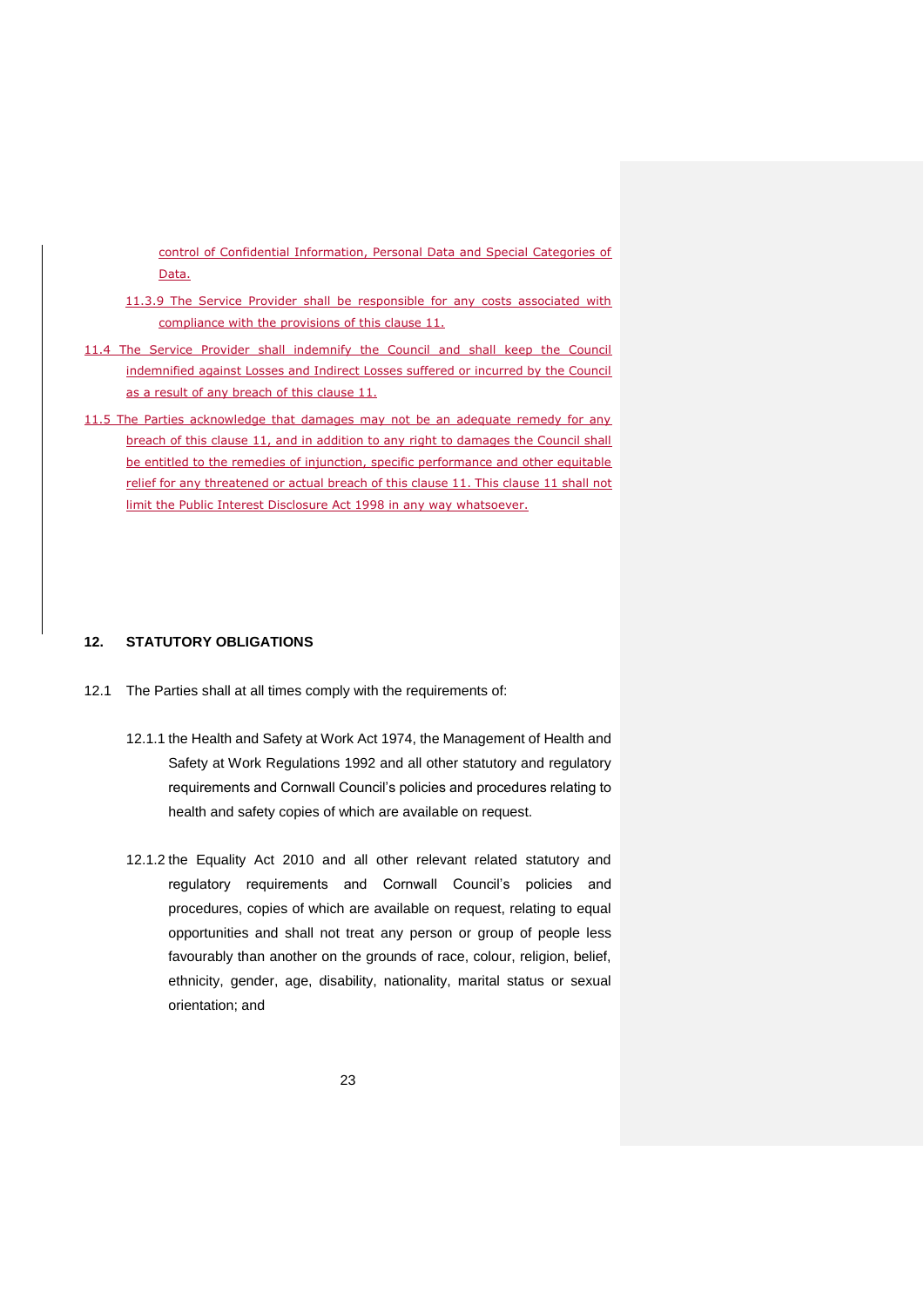12.1.3 all statutory and European and domestic statutory and regulatory requirements where relevant to the provision by the Parish Council of the Services and to be observed and performed in connection with this Agreement including any obligations binding upon Cornwall Council

and shall indemnify Cornwall Council against all actions, claims, demands, proceedings, damages, costs, charges and expenses whatsoever and howsoever arising in respect of any breach by the Parish Council of this clause 12.

# **13. GRATUITIES**

13.1 The Liskeard Town Council and its Staff shall not, whether itself, or by any person employed by it to comply with it obligations under this Agreement, solicit or accept any gratuity or any other reward, tip or any other form of money taking, collection or charge for any part of the services other than charges properly approved by Cornwall Council in accordance with the provisions of this Agreement.

### **14. AGENCY**

- 14.1 Neither the Liskeard Town Council nor its employees shall in any circumstances hold themselves out:
	- 14.1.1 as being the servant or agent of Cornwall Council otherwise than in circumstances expressly permitted by this Agreement;
	- 14.1.2 as being authorised to enter into any Agreement on behalf of Cornwall Council or in any other way to bind Cornwall Council to the performance, variation, release or discharge of any obligation otherwise than in circumstances expressly or implicitly permitted by this Agreement.
	- 14.1.3 as having the power to make, vary, discharge or waive any bylaw or regulation of any kind.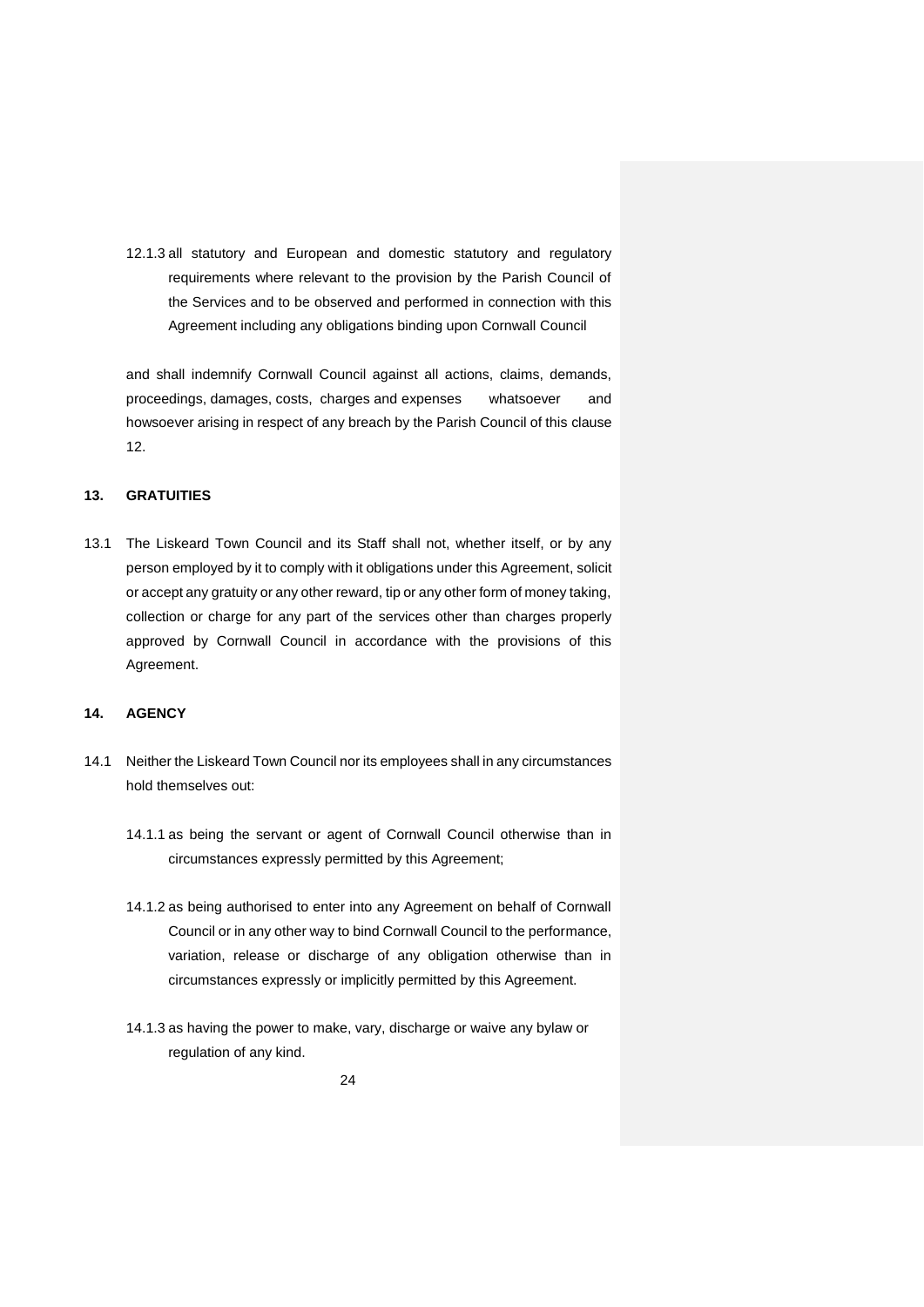#### **15. ASSIGNMENT AND SUBCONTRACTING**

#### 15.1 Not Used. Clause deleted.

- 15.2 The Liskeard Town Council shall not:
	- 15.2.1 assign this Agreement or any part thereof or the benefit or advantage of this Agreement of any part thereof
	- 15.2.2 sub-contract its obligations or any part thereof to any person without the previous written consent of Cornwall Council, which consent shall be at the absolute discretion of Cornwall Council and if given shall not relieve the Liskeard Town Council any liability or obligation under this Agreement and the Liskeard Town Council shall be responsible for the acts, defaults or negligence of any sub-contractor or sub-contractor's agents or employees in all respects as if they were the acts, defaults or negligence of the Liskeard Town Council or it's agents, or employees.

### **16. WAIVER**

16.1 The waiver by either Party of a breach or default of any of the provisions of this Agreement by the other Party shall not be construed as a waiver of any succeeding breach of the same or other or other provisions nor shall any delay or omission on the part of either Party to exercise or avail itself of any right, power or privilege that it has or may have hereunder, operate as a waiver of any breach or default by the other Party.

# **17. HEADINGS**

17.1 The headings to the Clauses of this Agreement are for ease of reference only and shall not affect the interpretation or construction of this Agreement.

# **18. DISPUTE RESOLUTION**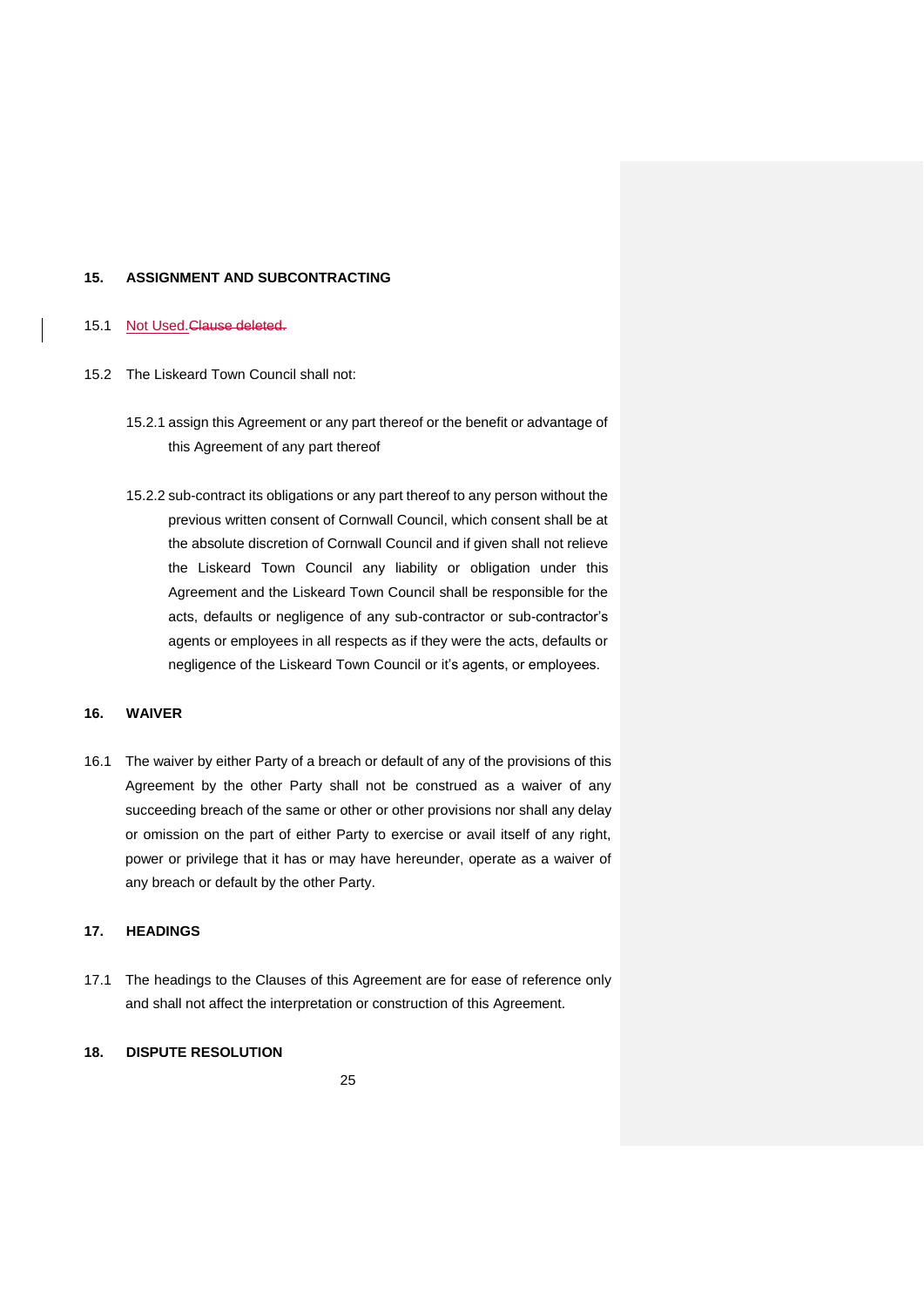- 18.1 Any disputes or differences arising between the Parties in respect of the construction or effect of this Agreement, or the rights, duties and liabilities of the Parties hereinunder, or any matter or event connected with or arising out of this Agreement shall be resolved by the Parties negotiating in good faith.
- 18.2 In the absence of resolution in accordance with clause 18.1 above the dispute may be referred by this Agreement of both Parties to a single mediator to be appointed in accordance with the mediation procedures of the Centre for Effective Dispute Resolution (CEDR) Model Mediation procedure 2001 or such later edition as may be in force from time to time or such other organisation which provides mediation services. The mediator shall be agreed upon by the Parties.
- 18.3 All costs of mediation shall be borne equally by the Parties unless otherwise directed by the mediator.
- 18.4 The submission of either Party to clause 18.2 above shall not limit their right to commence any proceedings in any court of competent jurisdiction in England and Wales.

# **19. FORCE MAJEURE**

- 19.1 Either Party reserves the right to defer the services provided under this Agreement if it is prevented from or delayed in the carrying on of its business due to circumstances beyond the reasonable control of Cornwall Council including, without limitation, acts of God, governmental actions, war or national emergency, acts of terrorism, protests, riot, fire, explosion, flood, epidemic, lockouts, strikes or other labour disputes (whether or not relating to either party's workforce) or restraints or delays affecting carriers or inability or delay in obtaining supplies or adequate or suitable materials.
- 19.2 If the performance of a Party's obligations under this Agreement is in the opinion of that Party likely to be hindered, delayed or affected by a reason falling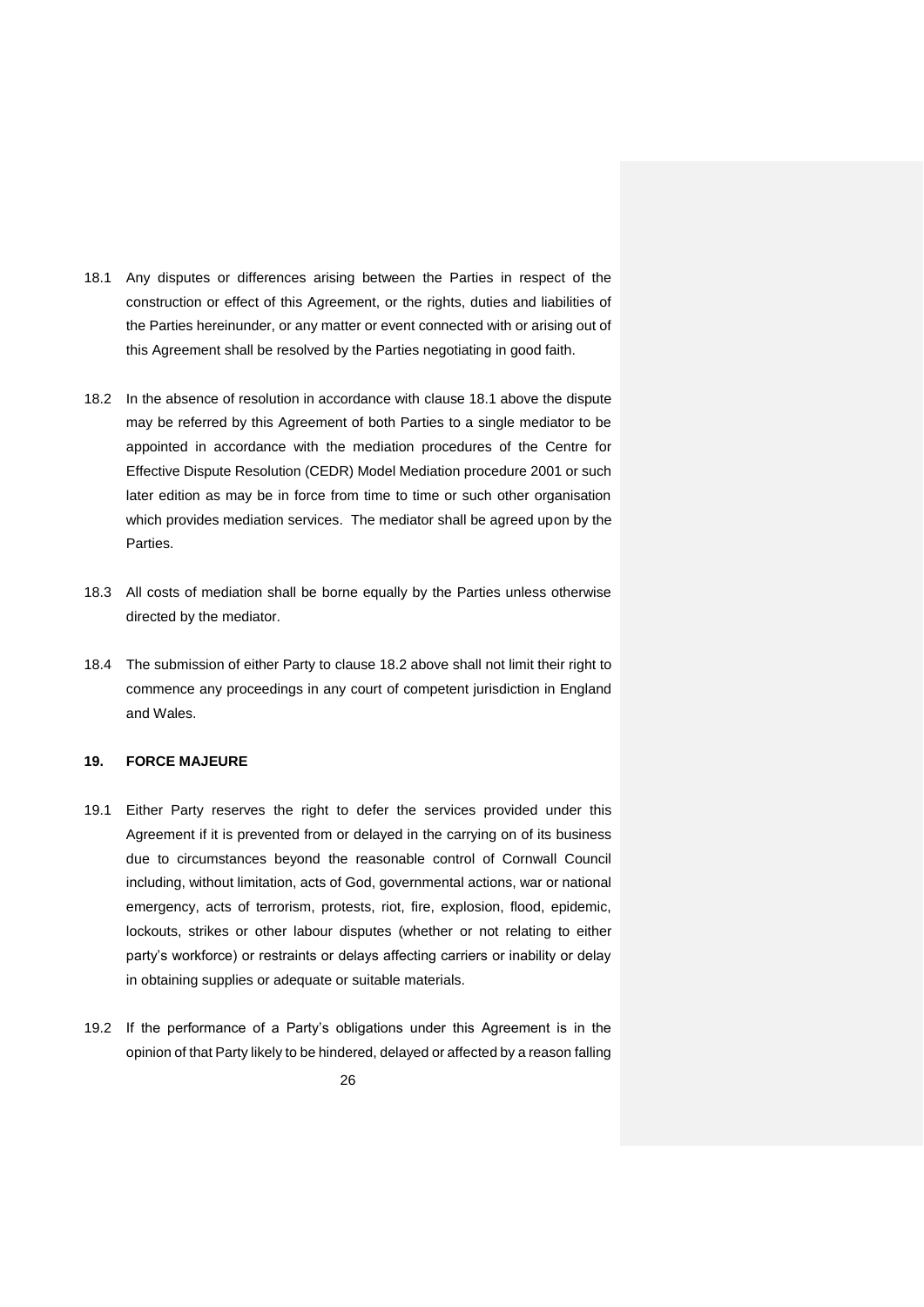within Condition 19.1 the Party so affected shall promptly notify the other Party in writing of that fact. If such circumstances continue for a continuous period of more than 6 months, either Party may terminate this Agreement by written notice to the other Party.

#### **20. LEGAL PROCEEDINGS**

- 20.1 Either Council will inform the other Council immediately upon becoming aware of any accident, damage, or breach of any statutory provision relating in any way connected with this Agreement.
- 20.2 If requested to do so either Council shall and at its own expense, provide the other Council with any relevant information in connection with any litigation, arbitration or other dispute in which the other Council may become involved or any relevant disciplinary hearing internal to the other Council and shall give evidence in such inquiries or proceedings or hearings, arising in relation to this Agreement.
- 20.3 Either Council shall at its own expense fully assist the other Council, its internal auditors, the Local Government Ombudsman and the Independent Auditor, and any other body or person as may be specified by Cornwall Council with any investigations, enquiries or complaints relating to allegations of maladministration or other irregularities or improprieties in connection either directly or indirectly with the Agreement such assistance to include the prompt disclosure to such body or person as aforesaid of all relevant information and documentation.
- 20.4 Should any part of the services provided under this Agreement involve either Council in performing duties or exercising powers under some other contract it shall upon becoming aware of anything which is likely to give rise to arbitration or litigation under that other contract forthwith notify the other Council of any such matter together with such particulars as are available.

# **21. RIGHTS OF THIRD PARTIES**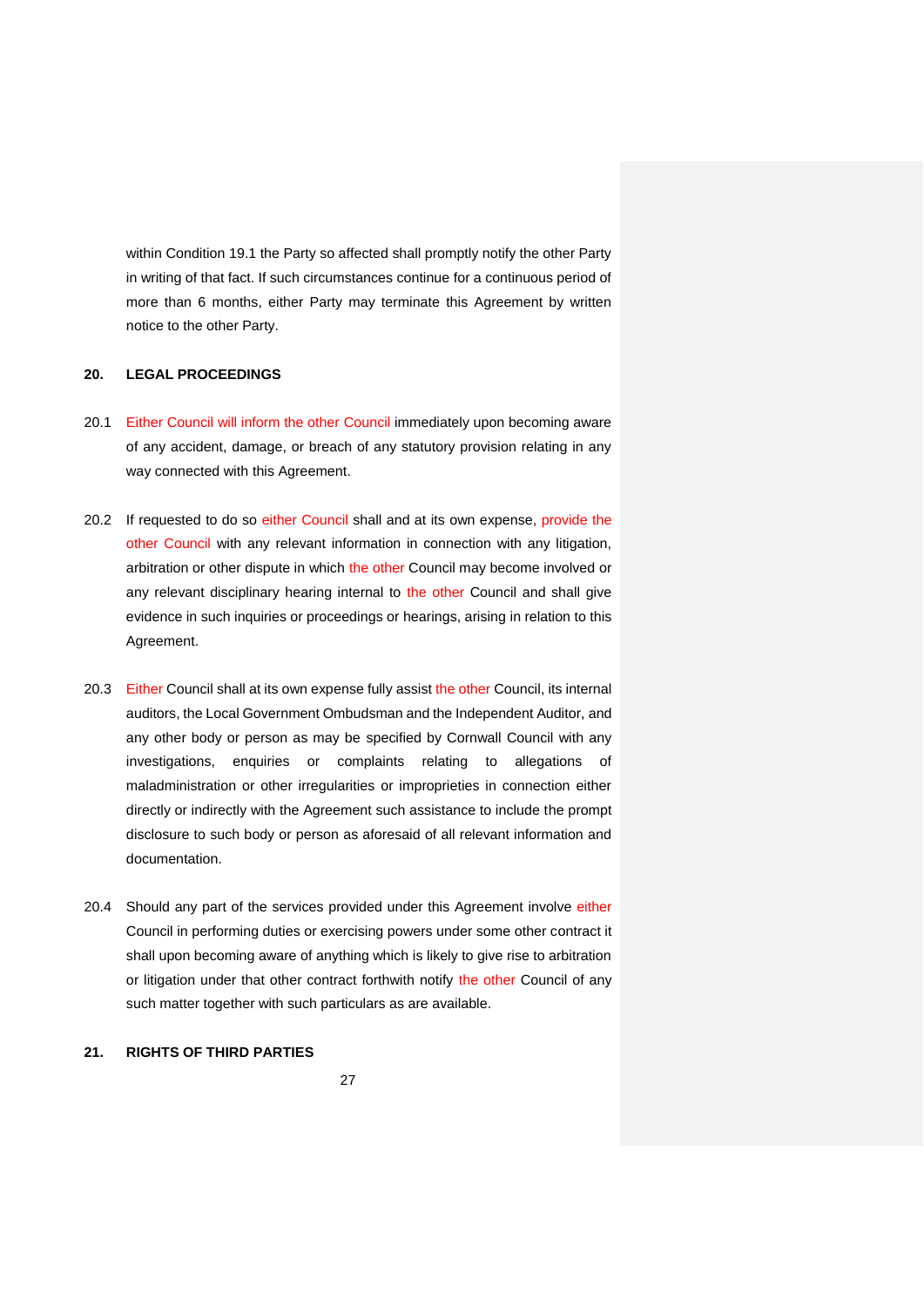Unless the Contract (Rights of Third Parties) Act 1999 is expressly stated to apply no person other than the Parties to this Agreement may enforce any term of this Agreement under that Act.

# **22. GOVERNING LAW**

This Agreement shall be read and construed according to the laws of England and Wales and shall be enforceable in the Courts of England and Wales.

**IN WITNESS** whereof the Parties have executed this Agreement the day and the year first before written.

**SIGNED for and on behalf of ) CORNWALL COUNCIL )**

**………………………………………**

**Authorised Officer**

**SIGNED for and on behalf of ) LISKEARD TOWN COUNCIL )**

**……………………………………… Authorised Officer**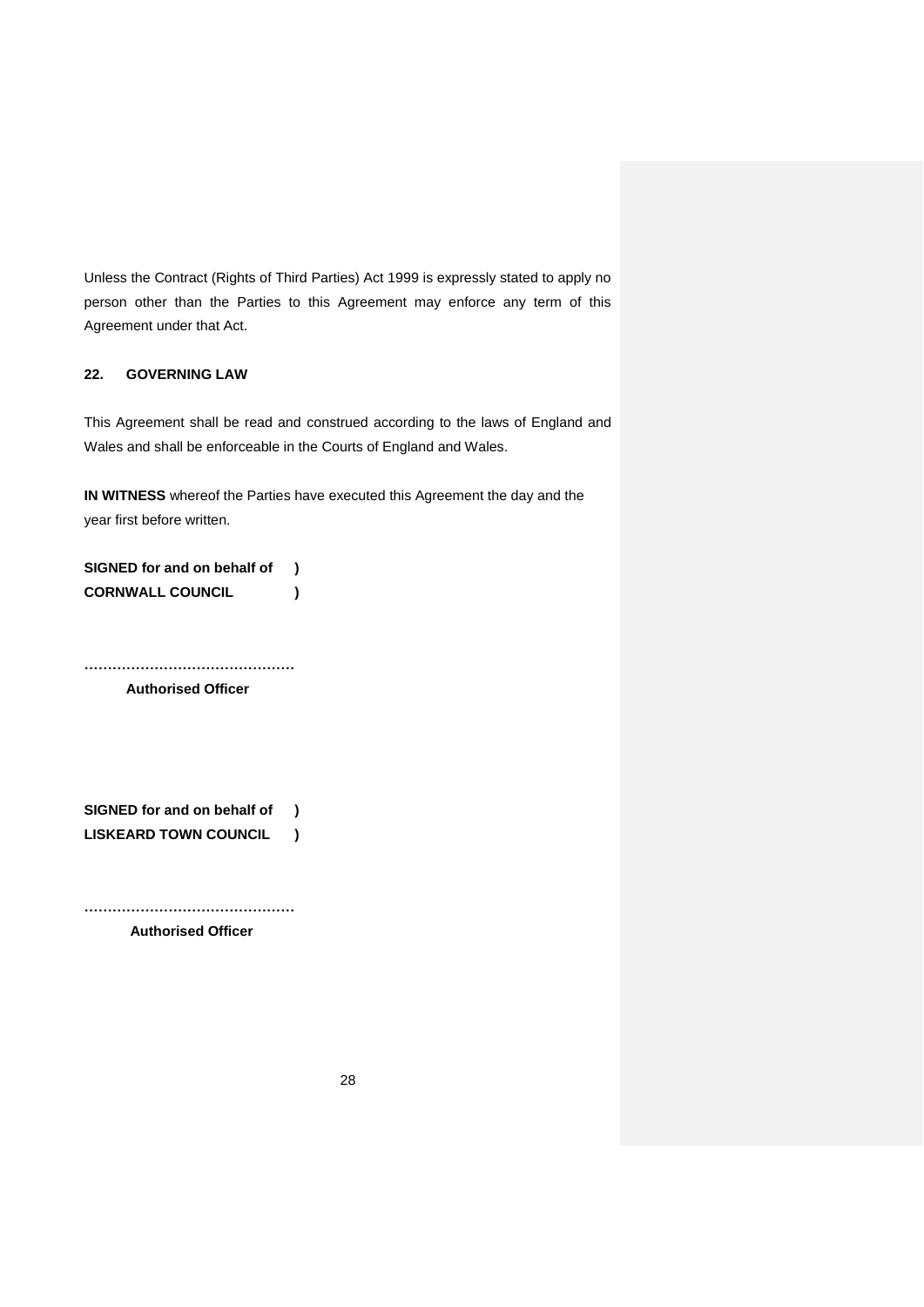# **SCHEDULE 1**

List of persons, organisations or bodies comprising the joint Management and Stakeholder Group

- Liskeard Town Council, Town Clerk, Chairman
- Community Link Officer
- Liskeard Town Council Officer (as required)
- Cornwall Council Officer
- Liskeard Town Councillor
- Cornwall Councillor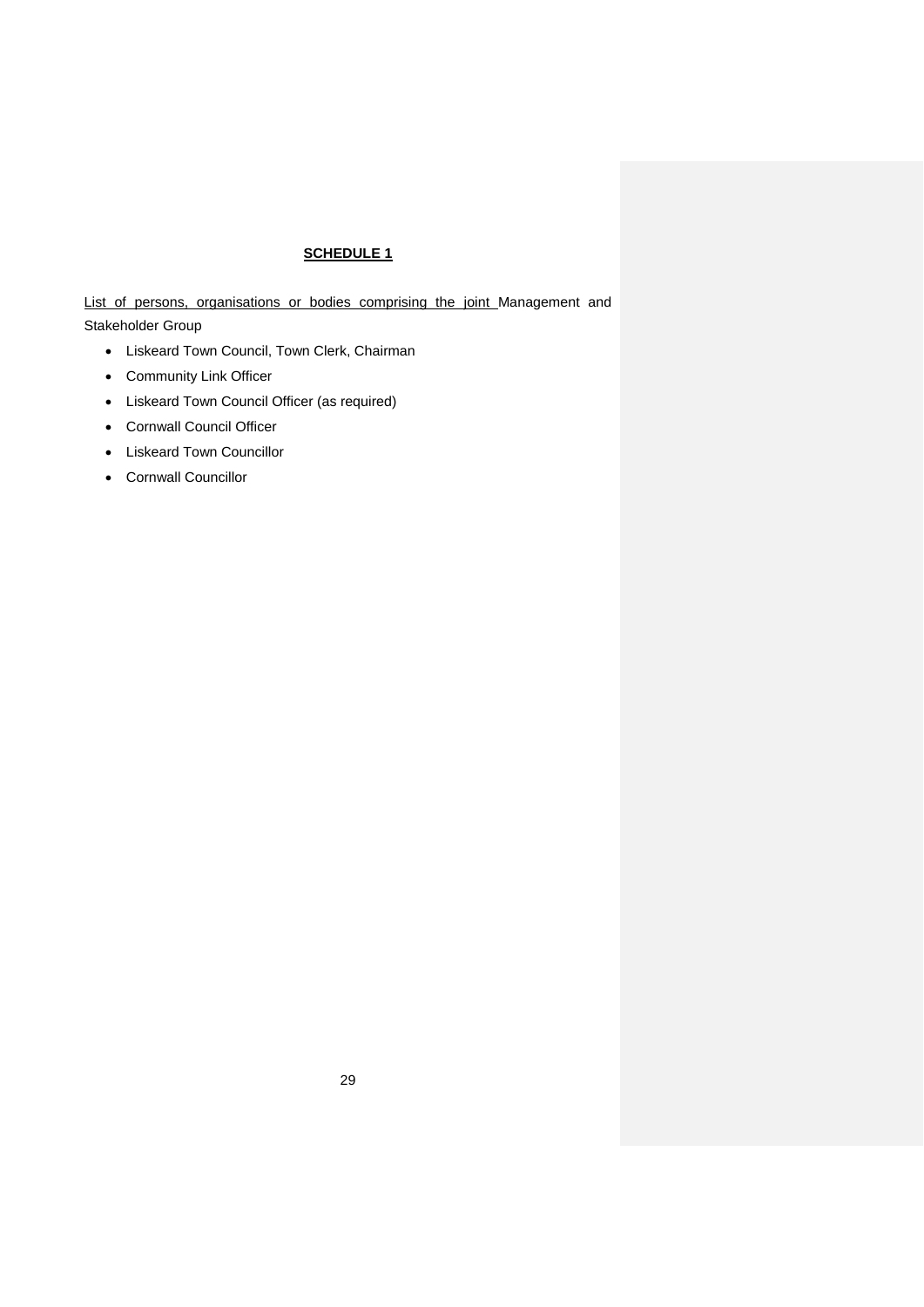# **SCHEDULE 2**

**Part 1 Activities Permitted (but not limited to)**

Live Music e.g.: Brass/silver bands **Orchestras** Celtic/Folk/Jazz/Opera Choirs

| Performers e.g.: |  |
|------------------|--|
| Dance            |  |
| Theatre          |  |
| Music            |  |
| Poetry           |  |
|                  |  |

Events e.g.: **Concerts** Charity Performers **Celebrations** Displays Exhibitions Plays Markets including Local and Continental Markets Education and Information Exhibitions

Subject to clause 3.17, any other activities approved by the Management Group

Subject to clause 3.17, activities permitted shall be at the discretion of the Liskeard Town Council but excludes those set out in Schedule 2 Part II below.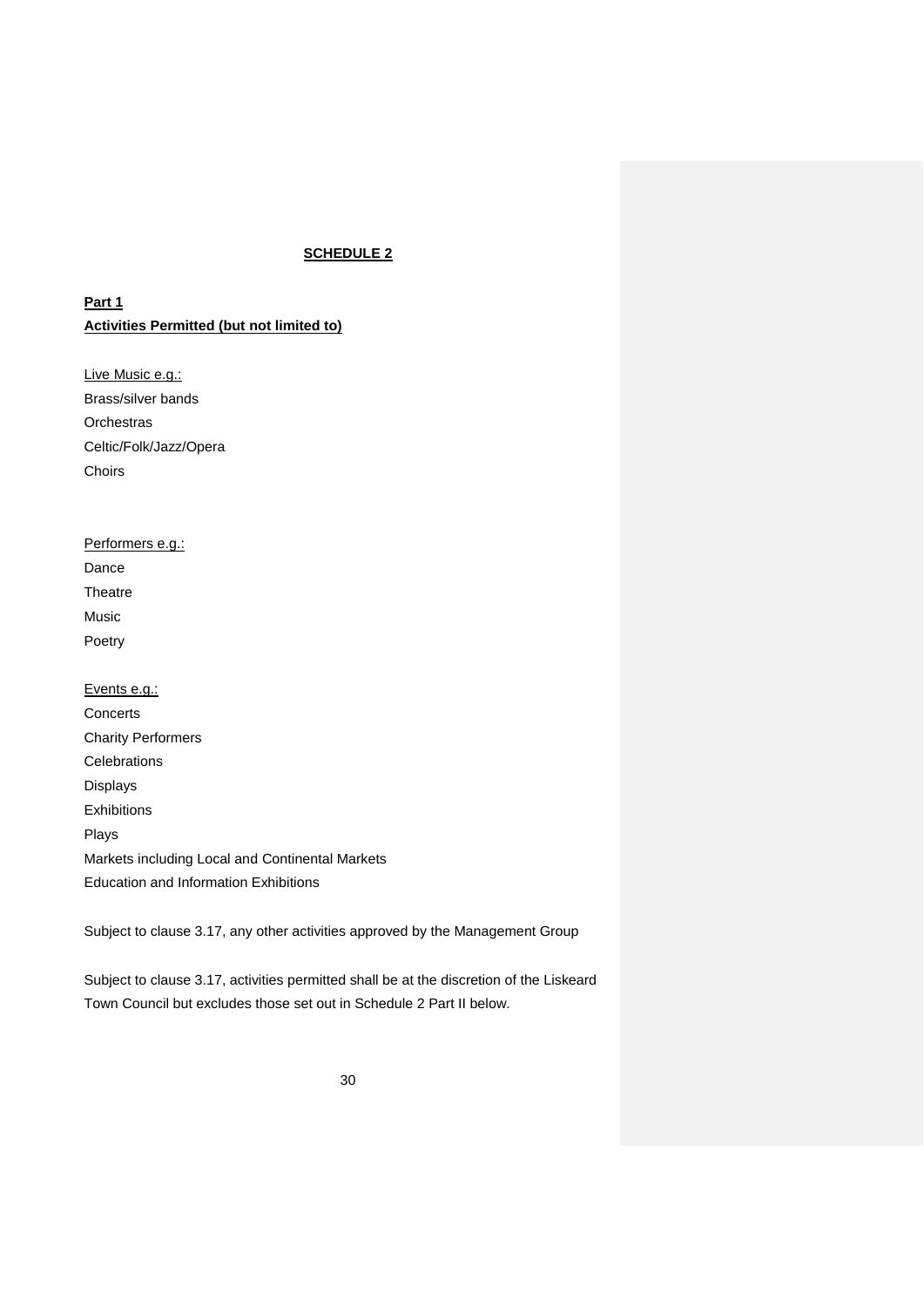# **Activities permitted shall also include:-**

# Charity Fund Raising Activities and Events

Charities seeking to use the area to combine activities and entertainment with fundraising are to be encouraged. Charities seeking only to collect funds will be accommodated on nominated collecting points (agreed in writing by the Liskeard Council).

### Commercial Activities and Events

Private companies wishing to use the Gardens for promotional purposes will be accepted at a commercial rate as agreed. Commercial activities must not impact on the overall enjoyment of the Gardens for the public. If a Commercial activity is deemed inappropriate Cornwall Council reserves the right to refuse similar activities in the future.

#### **Political Activities**

Any such activities shall only be permitted with the prior consent of Cornwall Council and will be subject to such controls as Cornwall Council and/or the Liskeard Town Council wish to impose following receipt of any comments/recommendations of the Management Group. In any event access to the Gardens shall not be restricted to any particular political party or group.

#### **Part II**

### **Activities Not Permitted**

- Activities using heavy plant and machinery such as Fun Fairs, Steam Fairs, and Steam Engine Displays will be restricted as to their specific location.
- Activities that will or are likely to damage the surface and/or underlying material fabric of the Garden and/or the furniture of the Garden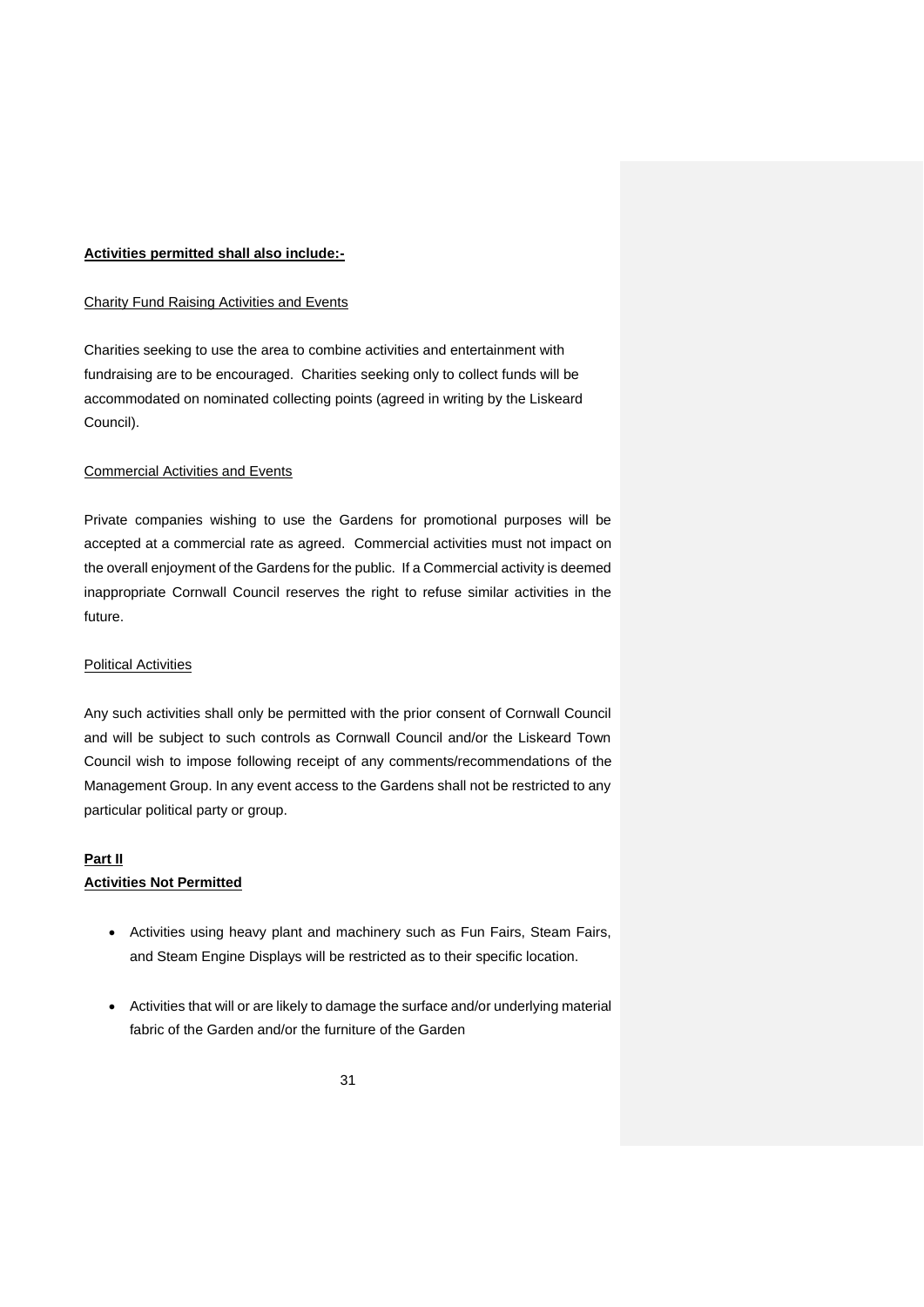- Activities which are likely to cause excessive noise or other form of nuisance or be offensive to morals or otherwise
- Activities that due to their size or nature is likely to be controversial or contentious and/or impact on the rest of the Town unless Cornwall Council has been consulted in writing and agree to it, prior to such Activity taking place.
- Any permitted Activities over Fourteen (14) consecutive days in any one (1) calendar year shall require an approved licence.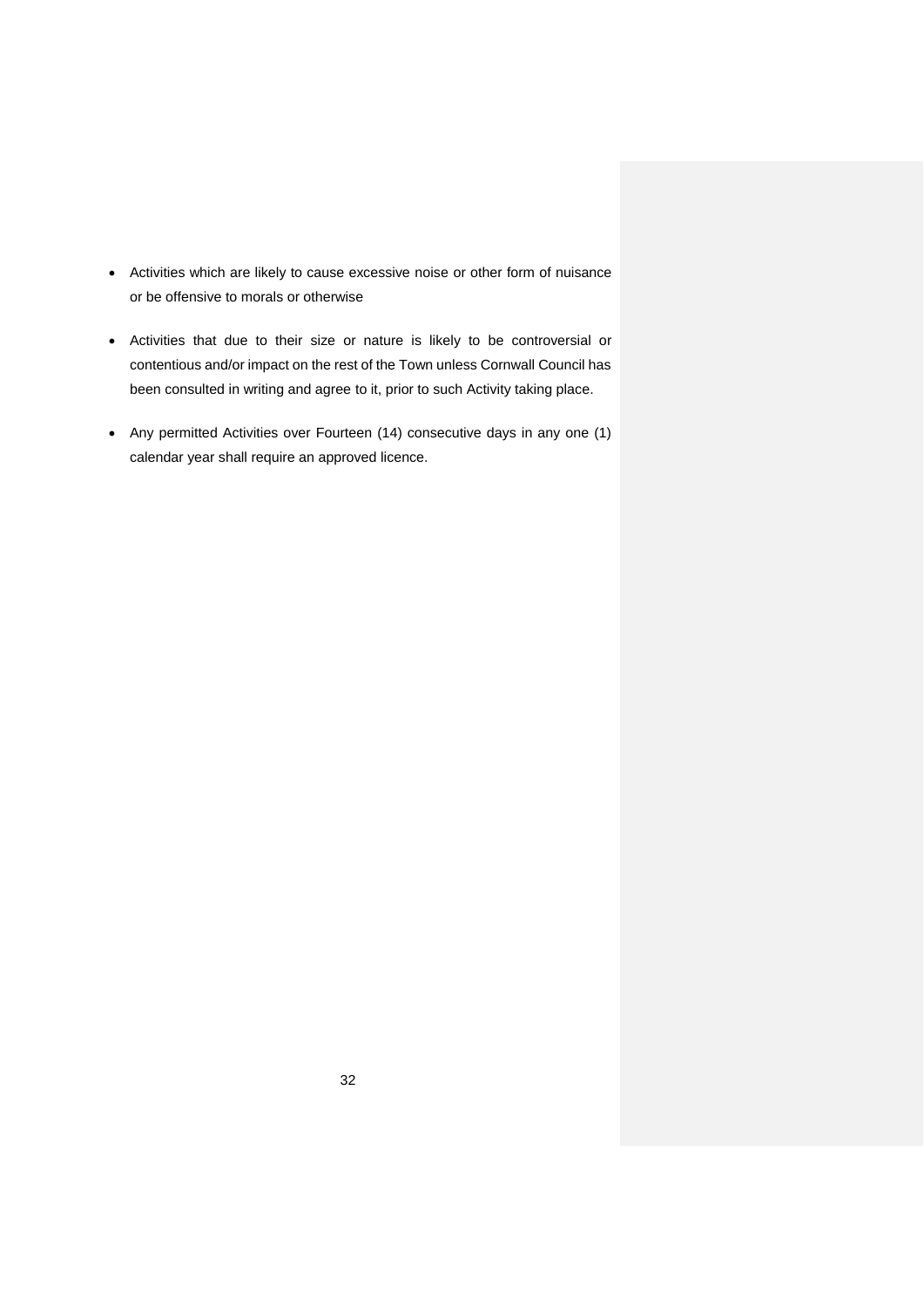# **SCHEDULE 3 Obligations of the Liskeard Town Council**

- 1. To comply with the requirements of this Agreement and in particular the obligations listed in clause 3.
- 2. To arrange and maintain and pay for water and electricity supply if installed.
- 3. Not to construct erect or give permission for the construction or erection of any permanent object or objects in the Gardens without the prior written consent of Cornwall Council whose decision as to the suitability of such object or objects shall be final and binding.
- 4. To provide locks and keys for all gates, electric and water consoles.
- 5. To keep the grass cut and the Gardens generally in a tidy condition.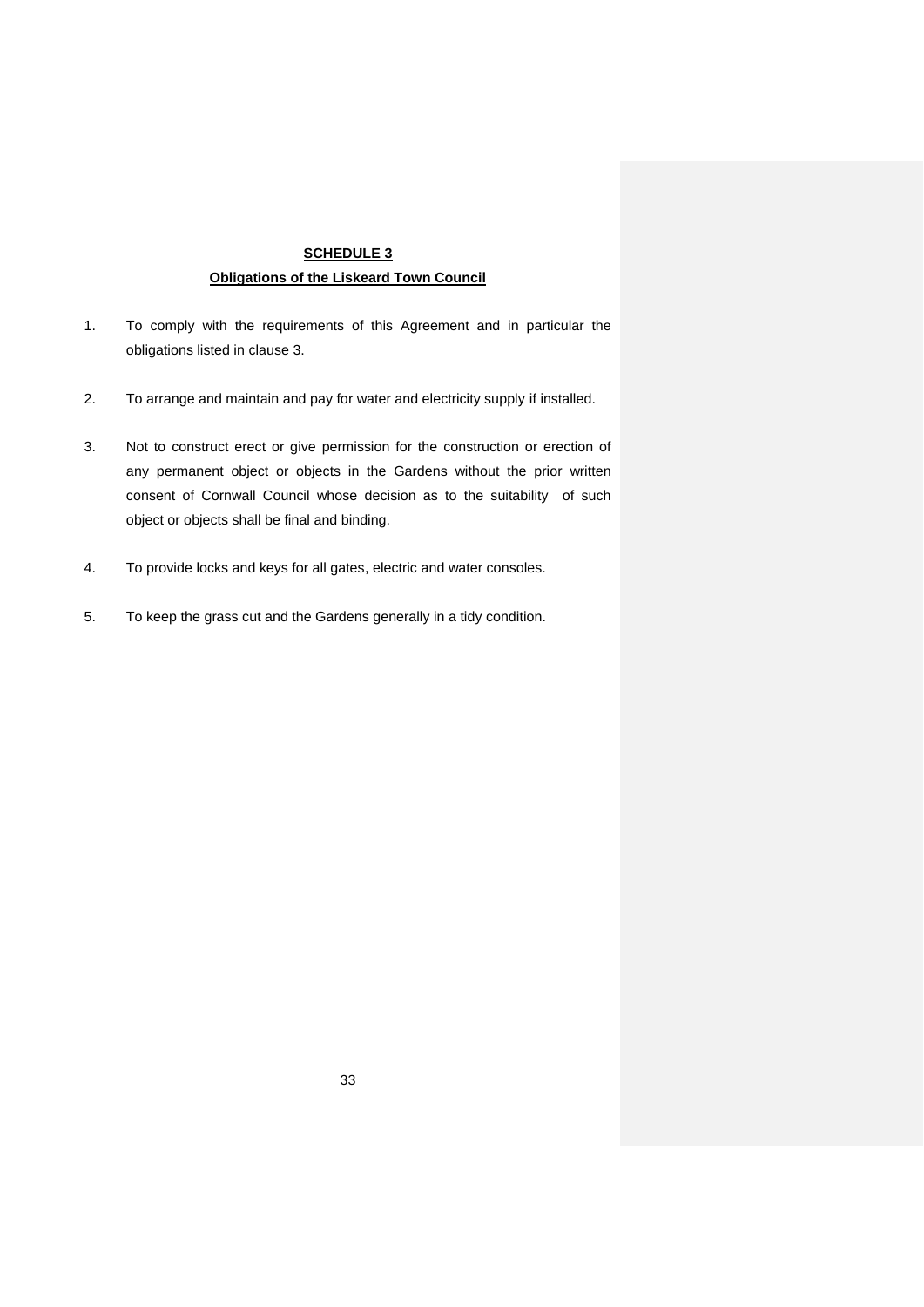# **Schedule 4 Obligations of Cornwall Council**

- 1. To empty litter bins and collect refuse other than as provided above
- 2. To manage the health and safety of the mature Trees now growing in the Garden.
- 3. To maintain, repair and replace all walls, hedges and footpaths bounding the Gardens.
- 4. To maintain, repair, renew and replace all pipes, wires, drains and other conduits required to provide a supply of electricity, water and drainage to existing infrastructure, other than that supplied by Liskeard Town Council.
- 5. To maintain, repair and replace (where necessary) seats and benches
	- Note- where upgrading of the existing site street furniture is required the income received under 6.3 shall be used before a request is made to Cornwall Council